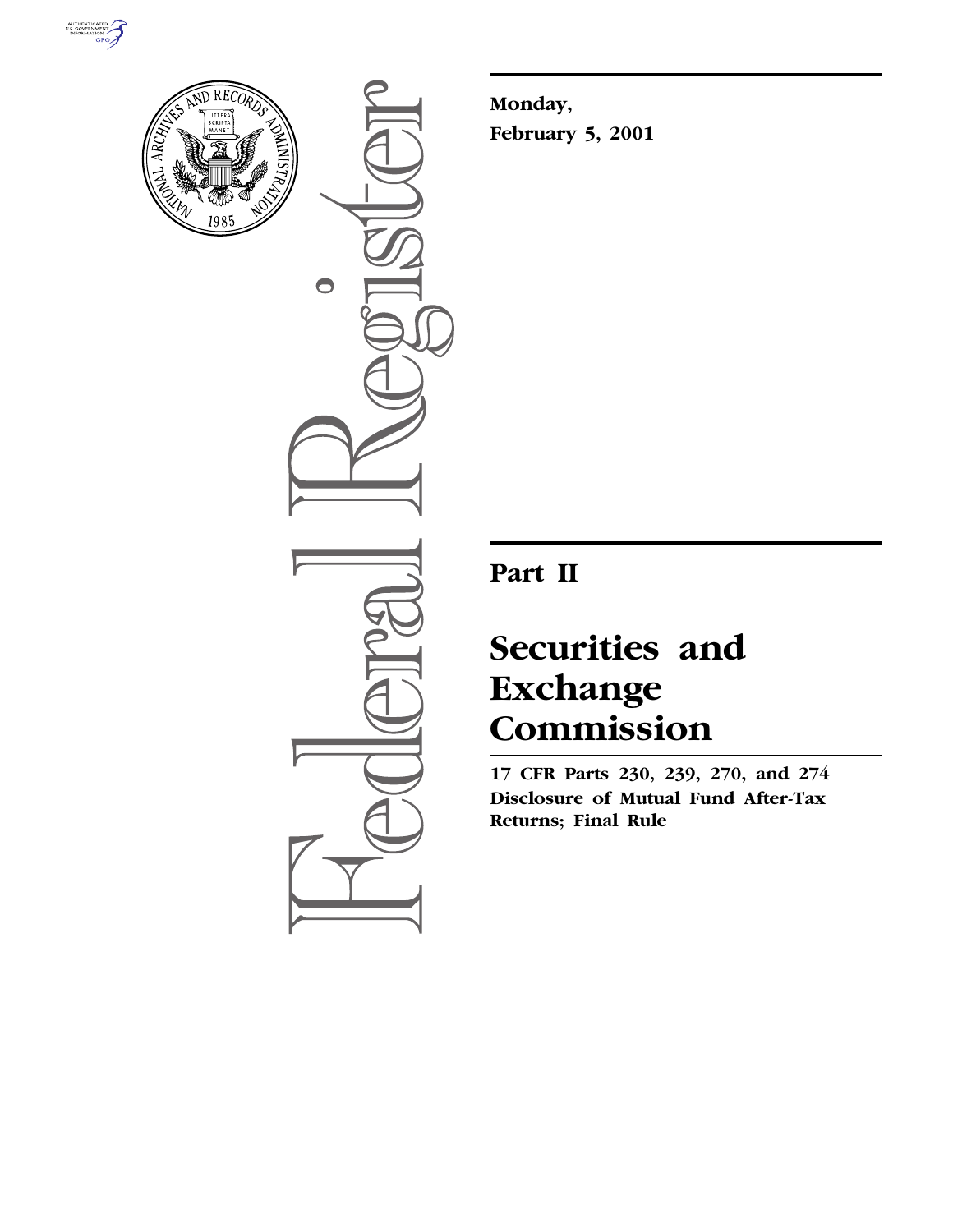# **SECURITIES AND EXCHANGE COMMISSION**

# **17 CFR Parts 230, 239, 270, and 274**

**[Release Nos. 33–7941; 34–43857; IC– 24832; File No. S7–09–00]**

#### **RIN 3235–AH77**

# **Disclosure of Mutual Fund After-Tax Returns**

**AGENCY:** Securities and Exchange Commission.

# **ACTION:** Final rule.

**SUMMARY:** The Securities and Exchange Commission is adopting rule and form amendments under the Securities Act of 1933 and the Investment Company Act of 1940 to improve disclosure to investors of the effect of taxes on the performance of open-end management investment companies (''mutual funds'' or ''funds''). These amendments require mutual funds to disclose in their prospectuses after-tax returns based on standardized formulas comparable to the formula currently used to calculate before-tax average annual total returns. The amendments also require certain funds to include standardized after-tax returns in advertisements and other sales materials. Disclosure of standardized mutual fund after-tax returns will help investors to understand the magnitude of tax costs and compare the impact of taxes on the performance of different funds.

**EFFECTIVE DATE:** April 16, 2001. Section II. J. of this document contains information on compliance dates.

#### **FOR FURTHER INFORMATION CONTACT:**

Vincent J. Di Stefano, Senior Counsel, Peter M. Hong, Special Counsel, Martha B. Peterson, Special Counsel, or Kimberly Dopkin Rasevic, Assistant Director, (202) 942–0721, Office of Disclosure Regulation, Division of Investment Management, Securities and Exchange Commission, 450 5th Street, NW., Washington, D.C. 20549–0506.

**SUPPLEMENTARY INFORMATION:** The Securities and Exchange Commission (''Commission'') is adopting amendments to Form N–1A (17 CFR 239.15A and 274.11A), the registration form used by mutual funds to register under the Investment Company Act of 1940 (15 U.S.C. 80a–1 *et seq.*) (''Investment Company Act'' or ''Act'') and to offer their shares under the Securities Act of 1933 (15 U.S.C. 77a *et seq.*) (''Securities Act''). The Commission also is adopting amendments to rule 482 under the Securities Act [17 CFR 230.482] and rule 34b–1 under the Investment Company Act (17 CFR 270.34b–1).

#### **Table of Contents**

I. Introduction II. Discussion

- A. Required Disclosure of After-Tax Returns
- B. Types of Return to Be Disclosed
- C. Location of Required Disclosure
- D. Format of Disclosure
- E. Exemptions from the Disclosure Requirement
- F. Advertisements and Other Sales Literature
- G. Formulas for Computing After-Tax Return
- 1. Tax Bracket
- 2. Capital Gains and Losses Upon a Sale of Fund Shares
- 3. Other Assumptions
- H. Narrative Disclosure
- I. Technical and Conforming Amendments
- J. Effective Date; Compliance Dates
- 1. Effective Date
- 2. Compliance Date for Prospectuses
- 3. Compliance Date for Advertisements and Other Sales Materials
- III. Cost/Benefit Analysis
	- A. Benefits
	- B. Costs
- IV. Effects on Efficiency, Competition, and Capital Formation
- V. Summary of Final Regulatory Flexibility Analysis
	- A. Need for the Rule and Form Amendments
	- B. Significant Issues Raised by Public Comment
	- C. Small Entities Subject to the Rule
	- D. Projected Reporting, Recordkeeping, and Other Compliance Requirements
	- E. Agency Action to Minimize Effects on Small Entities
- VI. Paperwork Reduction Act
- VII. Statutory Authority
- Text of Rules and Forms

#### **I. Introduction**

We are adopting rule and form amendments that require a mutual fund to disclose after-tax returns.1 Taxes are one of the most significant costs of investing in mutual funds through taxable accounts. In 1999, mutual funds distributed approximately \$238 billion in capital gains and \$159 billion in taxable dividends.2 Shareholders investing in stock and bond funds paid an estimated \$39 billion in taxes in 1998 on distributions by their funds.3 Recent

3Liberty Funds Distributor News Release, *Liberty Announces Annual Mutual Fund Tax Pain Index* (Apr. 12, 2000) http://www.libertyfunds.com/ liberty/lf/scripts/ libertyNews.jsp?action= PressReleasesTaxPain&BV\_SessionID= @@@@1948593995.

0976289726@@@@&BV\_EngineID= caljiehhgegbfdmckgcfjicil.0 (estimate of the tax

estimates suggest that more than two and one-half percentage points of the average stock fund's total return is lost each year to taxes.4 Moreover, it is estimated that, between 1994 and 1999, investors in diversified U.S. stock funds surrendered an average of 15 percent of their annual gains to taxes.5

Despite the tax dollars at stake, many investors lack a clear understanding of the impact of taxes on their mutual fund investments.6 Generally, a mutual fund shareholder is taxed when he or she receives income or capital gains distributions from the fund and when the shareholder redeems fund shares at a gain.7 The tax consequences of distributions are a particular source of surprise to many investors when they discover that they can owe substantial taxes on their mutual fund investments that appear to be unrelated to the performance of the fund. Even if the value of a fund has declined during the year, a shareholder can owe taxes on capital gains distributions if the portfolio manager sold some of the fund's underlying portfolio securities at a gain.<sup>8</sup>

4 KPMG Peat Marwick LLP, An Educational Analysis of Tax-Managed Mutual Funds and the Taxable Investor (''KPMG Study''), at 14.

5 Jonathan Clements, *Fund Distributions are a Taxing Problem; How the Tax Man Dines on Your Funds,* The Wall Street Journal, Aug. 31, 1999, at C1.

6 In a recent telephone survey, 1,000 mutual fund investors were asked about their tax knowledge. Eighty-five percent of respondents claimed taxes play an important role in investment decisions, but only thirty-three percent felt that they were very knowledgeable about the tax implications of investing. Eighty-two percent were unable to identify the maximum rate for long-term capital gains. The Dreyfus Corporation, *Dreyfus' 1999 Tax Informed Investing Study* (visited Jan. 2, 2001) http://www.dreyfus.com/.

7 I.R.C. 61(a)(3) and (7) (providing that an individual's gross income includes dividends and gains derived from dealings in property); I.R.C. 852(b)(3)(8) (capital gain dividend from a mutual fund treated as gain from sale or exchange of capital asset held for more than one year); I.R.C. 1001 (gain from sale or other disposition of property is excess of amount realized over adjusted basis, and loss is excess of the adjusted basis over amount realized). *See* IRS Publication 564, *Mutual Fund Distributions* (2000), at 2–4 (explaining tax treatment of distributions of income and capital gains by mutual funds to their shareholders).

8This is attributable, in part, to the fact that a mutual fund generally must distribute substantially all of its net investment income and realized capital gains to its shareholders in order to qualify for favorable tax treatment as a ''regulated investment company'' (''RIC''). I.R.C. 852 and 4982(b). As a RIC, a mutual fund is generally entitled to deduct dividends paid to shareholders, resulting in its shareholders being subject to only one level of taxation on the income and gains distributed to them. I.R.C. 851 (circumstances under which an investment company may be treated as a RIC) and 852(b)(2) (calculation of taxable income of a RIC).

<sup>1</sup>*See* Disclosure of Mutual Fund After-Tax Returns, Investment Company Act Release No. 24339 (Mar. 15, 2000) (65 FR 15500 (Mar. 22, 2000)) (''Proposing Release'').

<sup>2</sup> Investment Company Institute (''ICI''), Mutual Fund Fact Book 56 (2000) (''2000 Mutual Fund Fact Book'') (distributions of taxable dividends included \$95.6 billion on equity, hybrid, and bond funds and \$63.1 billion on money market funds).

burden based on net capital gains realized on mutual funds other than money market funds, and net investment income on equity, bond, and income funds).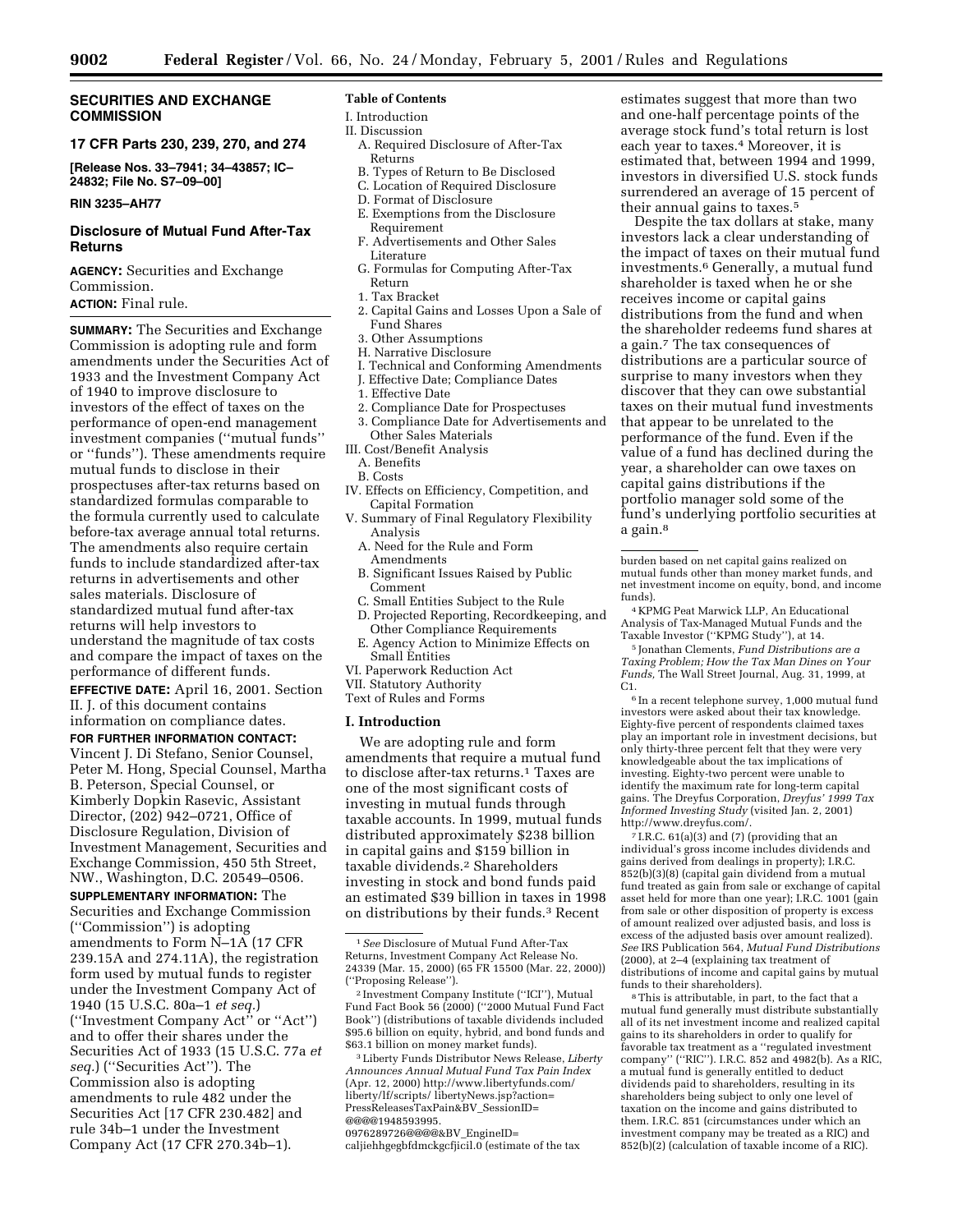The tax impact of mutual funds on investors can vary significantly from fund to fund. For example, the amount and character of a fund's taxable distributions are affected by its investment strategies, including the extent of a fund's investments in securities that generate dividend and other current income, the rate of portfolio turnover and the extent to which portfolio trading results in realized gains, and the degree to which portfolio losses are used to offset realized gains. One recent study reported that the annual impact of taxes on the performance of stock funds varied from zero, for the most taxefficient funds, to 5.6 percentage points, for the least tax-efficient.9 While the taxefficiency of a mutual fund is of little consequence to investors in 401(k) plans or other tax-deferred vehicles, it can be very important to an investor in a taxable account, particularly a long-term investor whose tax position may be significantly enhanced by minimizing current distributions of income and capital gains.

Recently, there have been increasing calls for improvement in the disclosure of the tax consequences of mutual fund investments. Mutual funds, as well as third party providers that furnish information to mutual fund shareholders, are responding to this growing investor demand by providing after-tax returns, calculators that investors can use to compute after-tax returns, and other tax information.10 In

9 KPMG study, *supra* note 4, at 14 (reporting the impact of taxes on performance of 496 stock funds for the ten-year period ending December 31, 1997).

10For example, Eaton Vance Management reports after-tax returns and tax-efficiency ratios for certain of its tax-managed funds on its website. Eaton Vance, *Eaton Vance Mutual Funds* (visited December 19, 2000) http://www.eatonvance.com/ mutual\_funds/mutualfunds\_A.asp. Online tax calculators are also available. The Vanguard Group, *After-Tax Returns Calculator* (visited December 19, 2000) http://majestic5.vanguard.com/FP/DA/ 0.1.vgi\_FundAfterTaxSim/079190348019134650? AFTER\_TAX\_CALC=SIMPLE (calculator that can be used to calculate after-tax returns for Vanguard funds); *Andrew Tobias' Mutual Fund Cost Calculator* (visited Dec. 22, 2000) http:// www.personalfund.com/cgi-bin/ cost.cgi?ticker=TWLBX (cost calculator includes a feature that calculates after-tax returns). Fidelity Investments and Charles Schwab & Co. offer Internet tools that feature after-tax returns of funds offered in their fund supermarkets. *E.g.,* Fidelity Investments, *Fidelity Funds* (visited December 19, 2000) http://personal100.fidelity.com/gen/mflfid/0/ 316145200.html; About Schwab, *Schwab Introduces New On-line Mutual Fund Selection and Screener Tools,* Dec. 22, 1999 (visited Dec. 19, 2000) http://www.prnewswire.com/cgi-bin/ micro\_stories.pl?

addition, several fund groups have created new funds promoting the use of more tax-efficient portfolio management strategies.11 Moreover, in April 2000, a bill that would require the Commission to revise its regulations to require improved disclosure of mutual fund after-tax returns was passed by the U.S. House of Representatives and referred to the Senate.12 Many press commenters also have highlighted the need for improvements in mutual fund tax disclosure.<sup>13</sup>

Currently, the Commission requires mutual funds to disclose significant information about taxes to investors.14 While we believe that this disclosure is useful, we are persuaded that funds can

11The fund groups offering funds labeled as ''taxmanaged," "tax-efficient," "tax-sensitive," or "taxaware'' include 59 Wall Street, American Century, Bernstein, Delaware Investments, DFA Investment Dimensions, Dresdner RCM Global Investors, Dreyfus, Eaton Vance, Evergreen, Fidelity, GMO, Golden Oak, ING, J.P. Morgan, Liberty Financial Funds, PaineWebber, PIMCO, Prudential, Putnam, Russell, Standish Ayer & Wood, STI Classic, SunAmerica, T. Rowe Price, USAA, and Vanguard. Morningstar, Inc., currently tracks 59 tax-managed funds, as compared to 12 such funds only four years ago. Morningstar, Principia Pro Plus (Dec. 2000) (reporting as of Nov. 30, 2000).

12The Mutual Fund Tax Awareness Act of 2000, H. R. 1089, 106th Cong., 2nd Sess. (2000) (introduced by Congressman Paul Gillmor, passed by the House, as amended, on Apr. 3, 2000, by a vote of 358 to 2, and referred to the Senate on Apr. 4, 2000.). *See also* H.R. 1089: The Mutual Fund Tax Awareness Act of 1999: Hearings Before the Subcomm. on Finance and Hazardous Materials of the House Comm. on Commerce, 106th Cong., 1st Sess. (Oct. 29, 1999) (Statement of the U.S. Securities and Exchange Commission Concerning Disclosure of the Tax Consequences of Mutual Fund Investments and Charitable Contributions).

13*See, e.g.,* Fred Barbash, *Facts Might Confuse Us? Excuse Me?,* The Washington Post, Nov. 19, 2000, at H1; Karen Damato, *Funds' Tally of IRS Bite Can Be Tricky,* The Wall Street Journal, Nov. 3, 1999, at C1; Paul J. Lim, *Your Money; Funds and 401(k)s; As Stock Market Returns Shrink, After-Tax Results Gain Importance,* Los Angeles Times, Oct. 17, 1999, at C3; Charles A. Jaffe, *Mutual Fund Gains Create Interesting Tax Issues Later,* The Kansas City Star, Mar. 23, 1999, at D19.

14 In its prospectus, a mutual fund is required to disclose (i) the tax consequences of buying, holding, exchanging, and selling fund shares, including the tax consequences of fund distributions; and (ii) whether the fund may engage in active and frequent portfolio trading to achieve its principal investment strategies, and, if so, the tax consequences of increased portfolio turnover and how this may affect fund performance. Item 7(e) of Form N–1A; Instruction 7 to Item 4 of Form N–1A. A fund also must disclose in its prospectus and annual report the portfolio turnover rate and dividends and capital gains distributions per share for each of the last five fiscal years. Items 9(a) and 22(b)(2) of Form N–1A. These items also require funds to show net realized and unrealized gain or loss on investments on a per share basis for each of the fund's last five fiscal years.

more effectively communicate to investors the tax consequences of investing. As a result, last March we proposed for public comment amendments to our rules and to Form N–1A, the registration form for mutual funds, that would require disclosure of standardized mutual fund after-tax returns.15

Today we adopt rule and form amendments that require a fund to disclose its standardized after-tax returns for 1-, 5-, and 10-year periods. After-tax returns, which will accompany before-tax returns in fund prospectuses, will be presented in two ways: (i) After taxes on fund distributions only; and (ii) after taxes on fund distributions and a redemption of fund shares. Although after-tax returns will not generally be required in fund advertisements and sales literature, any fund that either includes after-tax returns in these materials or includes other performance information together with representations that the fund is managed to limit taxes will be required to include after-tax returns computed according to our standardized formulas.

While the Commission recognizes that a significant amount of mutual fund assets are held through tax-deferred arrangements, such as 401(k) plans or individual retirement accounts (''IRAs''), almost forty percent of nonmoney market fund assets held by individuals are held in taxable accounts.16 We are concerned that the millions of mutual fund investors who are subject to current taxation may not fully appreciate the impact of taxes on their fund investments because mutual funds are required to report their performance on a before-tax basis only.17 Although performance is only one of many factors that an investor should consider in deciding whether to invest in a particular fund, many investors consider performance one of the most significant factors when

An investor is not taxed on his or her investments in IRAs, 401(k) plans, and other qualified retirement plans until the investor receives a distribution from the plan. I.R.C. 401 *et seq. See* IRS Publication 564, *Mutual Fund Distributions* (1999), at 2 (explaining tax treatment of mutual funds held in retirement vehicles).

17*See* Items 2, 5, 9, and 22(b)(2) of Form N–1A.

*See, e.g., Year-End Tax Tips*, Bob Edwards (National Public Radio, Morning Edition radio broadcast, Dec. 28, 1999) (describing tax consequences of mutual fund distributions as a "shock" to investors).

ACCT=154881&TICK=SCH&STORY=/www/story/ 12–22–1999/0001102424&E DATE=Dec+22,+1999. Further, Morningstar, Inc., and *Forbes* report mutual fund after-tax returns. Morningstar, Mutual Fund 500 (2000 ed.); *Fund Survey,* Forbes, Feb. 7, 2000, at 166.

<sup>15</sup>Proposing Release, *supra* note 1. 16As of year end 1999, eighty-one percent of mutual fund assets (\$5.5 trillion) were held by individuals. 2000 Mutual Fund Fact Book, *supra* note 2, at 41. At the end of 1999, mutual fund assets held in retirement accounts stood at \$2.5 trillion. 2000 Mutual Fund Fact Book, at 49. Mutual fund assets held by individuals in money market funds stood at \$885 billion. 2000 Mutual Fund Fact Book, at 103. Thus, almost 40 percent of non-money market fund assets held by individuals (\$2.1 trillion) were held in taxable accounts.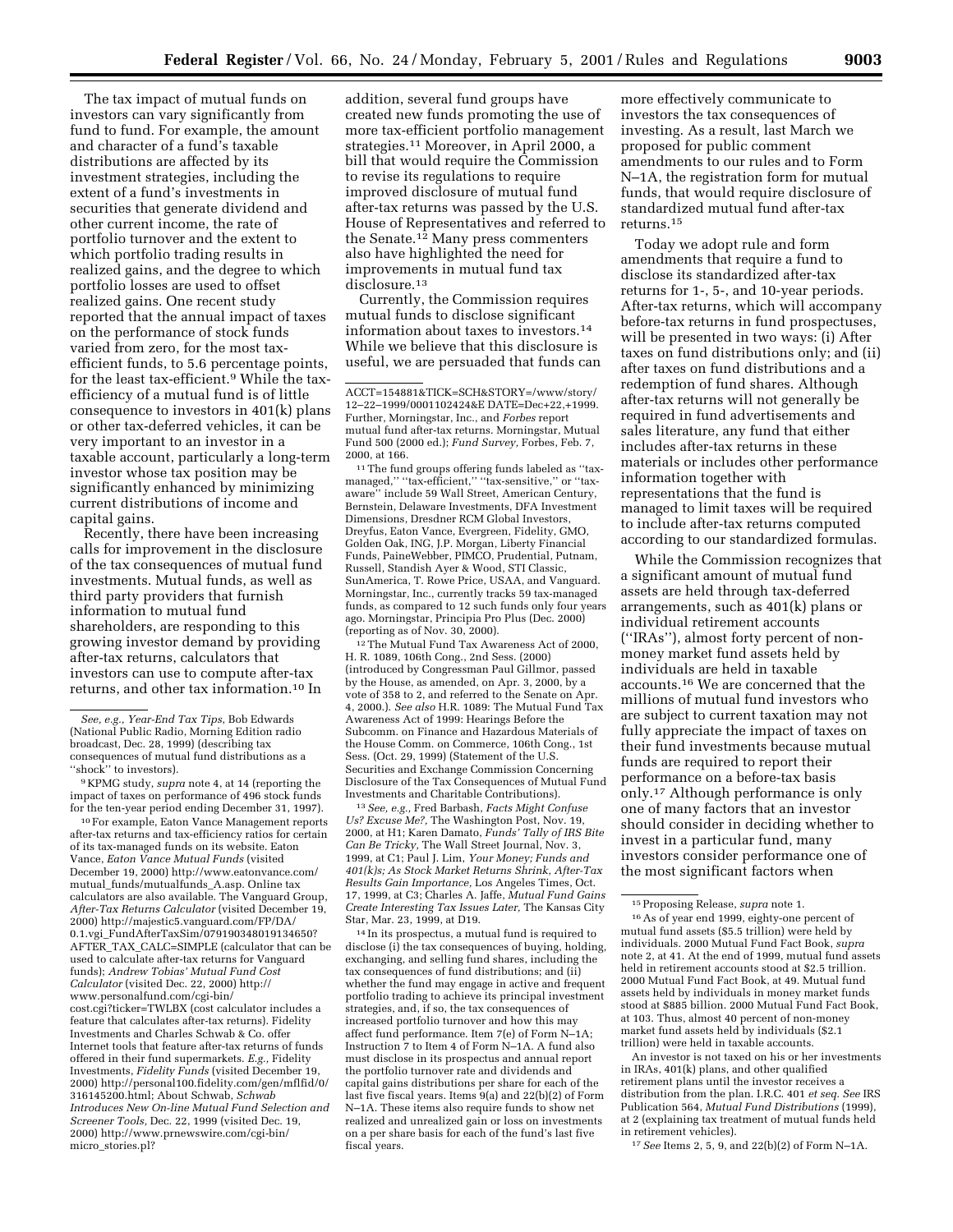selecting or evaluating a fund.<sup>18</sup> As a result, we believe it would be beneficial for funds to provide their after-tax performance in order to allow investors to make better-informed decisions.

This is the latest Commission action in our continuing effort to improve fund disclosure of costs. Since 1988, we have required mutual funds to include a uniform fee table in the prospectus.19 More recently, we have increased our efforts to educate investors about mutual fund costs and how those costs affect performance.20 In 1999, we introduced a ''Mutual Fund Cost Calculator'' to assist investors in determining how fund fees and charges affect their mutual fund returns.21 Moreover, we are currently considering recommendations made in separate reports by the United States General Accounting Office and the Commission's Division of Investment Management on ways to improve fund disclosure of fees and costs.<sup>22</sup>

*See* ICI, *Understanding Shareholders' Use of Information and Advisers* (Spring 1997), at 21 and 24 (Total return information was frequently considered by investors before a purchase, second only to the level of risk of the fund. Eighty-eight percent of fund investors surveyed said that they considered total return before their most recent purchase of a mutual fund. Eighty percent of fund owners surveyed reported that they followed a fund's rate of return at least four times per year.).

19 Item 3 of Form N–1A; Consolidated Disclosure of Mutual Fund Expenses, Investment Company Act Release No. 16244 (Feb. 1, 1988) (53 FR 3192 (Feb. 4, 1988)).

20*See, e.g.,* Securities and Exchange Commission, *Mutual Fund Investing: Look at More Than a Fund's Past Performance* (last updated Jan. 24, 2000) http://www.sec.gov/consumer/mperf.htm; Securities and Exchange Commission, *Invest Wisely: An Introduction To Mutual Funds* (last modified Oct. 21, 1996) http://www.sec.gov/ consumer/inws.htm; ''Common Sense Investing in the 21st Century Marketplace,'' Remarks by Arthur Levitt, Chairman, SEC, Investors Town Meeting, Albuquerque, NM (Nov. 20, 1999); ''Financial Self-Defense: Tips From an SEC Insider,'' Remarks by Arthur Levitt, Boston Globe ''Moneymatters'' Personal Finance Conference, Boston, MA (Oct. 16, 1999); Transparency in the United States Debt Market and Mutual Fund Fees and Expenses: Hearings Before the Subcomm. on Finance and Hazardous Materials of the House Comm. on Commerce, 105th Cong., 2nd Sess. (Sept. 29, 1998) (Statement of Arthur Levitt, Chairman, U.S. Securities and Exchange Commission).

21Securities and Exchange Commission, *The SEC Mutual Fund Cost Calculator* (last modified Jul. 24, 2000) http://www.sec.gov/mfcc/get-started.html.

22United States General Accounting Office, Mutual Fund Fees: Additional Disclosure Could Encourage Price Competition (June 2000) (recommending that the Commission require fund

The amendments we adopt today represent another significant step in these efforts. Taxes are one of the largest costs associated with a mutual fund investment, having a dramatic impact on the return an investor realizes from a fund. Disclosure of standardized mutual fund after-tax returns will help investors to understand the magnitude of tax costs and compare the impact of taxes on the performance of different funds.

# **II. Discussion**

The Commission received 235 letters commenting on the Proposing Release.23 One hundred ninety-five of the letters were from individual investors or investor advocacy groups. The individual investors and investor advocacy groups overwhelmingly supported the Commission's proposal to require disclosure of after-tax returns. The remaining 40 letters were from industry participants, who were divided in their views. Many generally supported the proposal, while expressing concerns regarding specific disclosure requirements. Others opposed the proposal. Many commenters offered recommendations for improving portions of the proposal. The Commission is adopting the proposed rule and form amendments with the modifications described below that address commenters' concerns.

# *A. Required Disclosure of After-Tax Returns*

The Commission is adopting, with modifications, the requirement that mutual funds disclose after-tax return, a measure of a fund's performance adjusted to reflect taxes that would be paid by an investor in the fund. As discussed more fully below, funds will be required to include after-tax return information in the risk/return summary of the prospectus.24 Funds will not generally be required to include aftertax returns in advertisements or other sales materials. Funds will, however, be required to include after-tax returns computed according to a standardized

23The comment letters and a summary of the comments prepared by the Commission staff are available for public inspection and copying in the Commission's Public Reference Room, 450 Fifth Street, NW., Washington, DC (File No. S7–09–00).  $24$  Items  $2(c)(2)(i)$  and (iii) of Form N-1A.

formula in sales materials that either include after-tax returns or include any other performance information together with representations that the fund is managed to limit taxes.25

Individual commenters

overwhelmingly supported the required disclosure of after-tax returns. Many of these individuals stated that after-tax returns would help them compare funds and make better-informed investment decisions. Industry comments, however, were mixed regarding whether funds should be required to disclose this information. Industry commenters supporting after-tax return disclosure noted that the disclosure would give investors a clearer understanding of fund performance and assist them in evaluating the impact of taxes on the performance of various funds. Industry commenters opposing after-tax return disclosure argued, among other things, that the disclosure would overwhelm investors, be irrelevant to investors in tax-deferred accounts such as 401(k) plans, be inaccurate because the returns are not tailored to individual investors' specific tax situation, place funds at a competitive disadvantage, and be unduly burdensome to compute. A few of these commenters suggested that, instead of requiring the disclosure of after-tax returns, the Commission should encourage the development of web-based personalized after-tax return calculators.

After careful consideration of these comments, we continue to believe that requiring funds to provide standardized after-tax returns will be beneficial to investors, allowing them to make betterinformed investment decisions. We believe that after-tax return disclosure is useful to, and understandable by, investors, as evidenced by the overwhelming support of individual commenters. Moreover, in recognition of the fact that after-tax returns would not be relevant for investors who hold fund shares through tax-deferred arrangements, we are requiring that after-tax returns be accompanied by narrative disclosure to that effect, and we are exempting prospectuses used exclusively to offer fund shares as investment options for tax-deferred arrangements from the after-tax return disclosure requirement.26

We recognize that the computation of after-tax return depends on assumed tax rates, which vary from investor to investor. Standardized after-tax returns will, however, serve as useful guides to

 $^{\rm 18}\,$  Last year, we posted a bullet<br>in for mutual fund investors on our website, in which we cautioned investors to look beyond performance when evaluating mutual funds and to consider the costs relating to a mutual fund investment, including fees, expenses, and the impact of taxes on their investment. Securities and Exchange Commission, *Mutual Fund Investing: Look at More Than a Fund's Past Performance* (last modified Jan. 24, 2000) http://www.sec.gov/consumer/mperf.htm/.

quarterly account statements to include the dollar amount of each investor's share of fund operating expenses); Division of Investment Management, Securities and Exchange Commission, Report on Mutual Fund Fees and Expenses (Dec. 2000) (recommending that the Commission consider requiring fund shareholder reports to include a table showing the cost in dollars incurred by a shareholder who invested a standardized amount in the fund, paid the fund's actual expenses, and earned the fund's actual return for the period).

<sup>25</sup>Rule 482(e)(4) and (5)(iii); rule 482(f); rule 34b– 1(b)(1)(iii)(B) and (C).

<sup>26</sup> General Instruction C.3(d)(iii) and Item 2(c)(2)(iv)(B) of Form N–1A.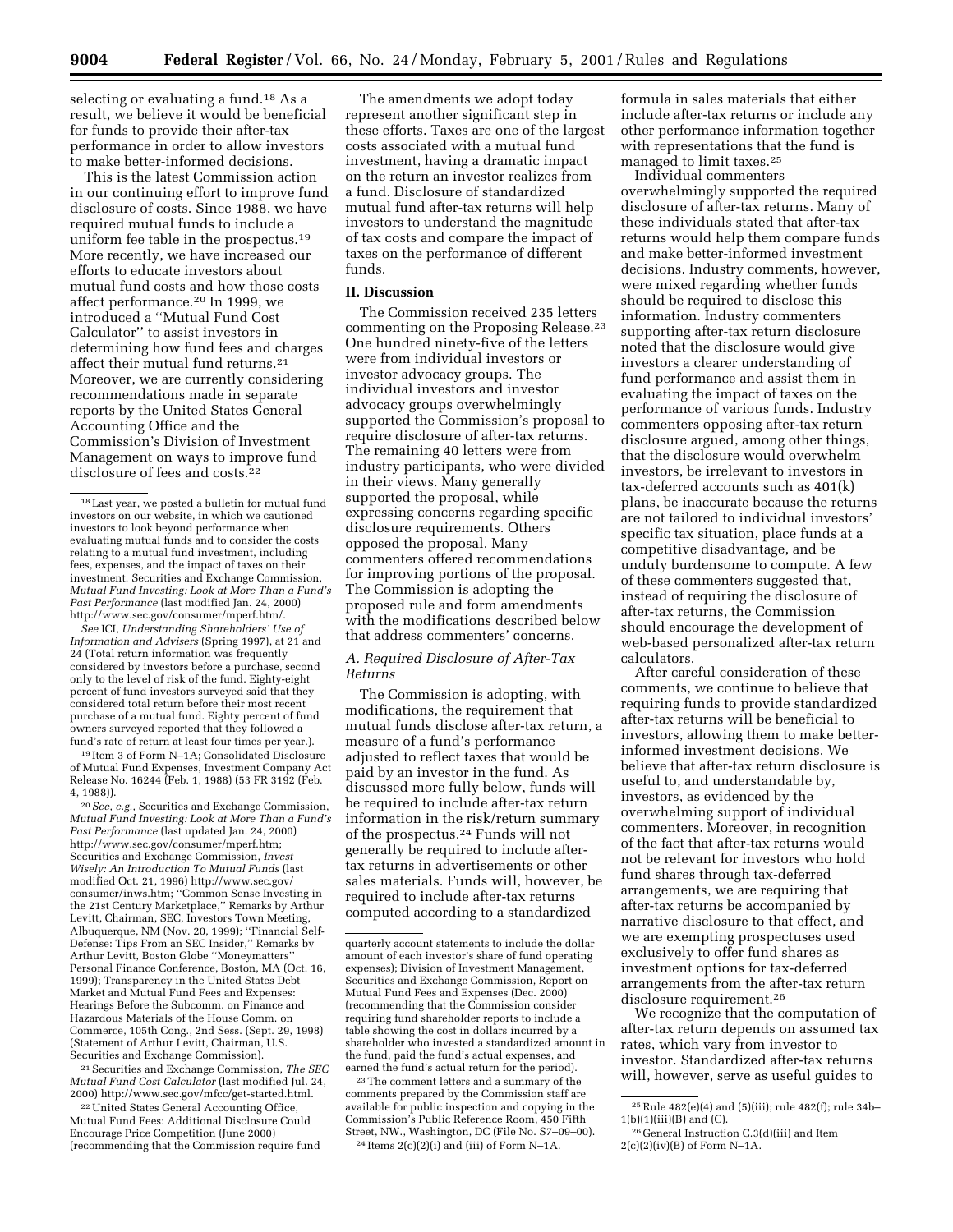understanding the effect of taxes on a fund's performance and allow investors to compare funds' after-tax returns. The presentation of standardized after-tax returns, coupled with the presentation of before-tax returns, will provide investors with a more complete and accurate picture of a fund's performance than before-tax returns standing alone.

We strongly encourage funds to develop web-based calculators and other tools that investors may use to compute their individualized after-tax return for a fund. This information will be very useful to investors in assessing how a particular fund has performed for them. We believe, however, that aftertax returns should be made available to all investors, not only to those who have the ability to access and use these webbased programs. In addition, personalized after-tax calculators often do not facilitate ready comparisons of different funds' after-tax performance.

We do not believe that requiring funds to disclose after-tax returns will place them at a competitive disadvantage vis-à-vis other investments. Investors choose funds over other investment products because they offer advantages unavailable with most other investment products, *e.g.,* access to professional portfolio management and diversification with a relatively small investment. In addition, we are exempting money market funds from the after-tax return disclosure requirement, in part because of our concern that they would be disadvantaged vis-à-vis very similar, competing products.

Finally, we believe that the burden to funds of computing and disclosing aftertax returns is justified by the benefits to investors from receiving this information. While we acknowledge that funds will incur a one-time cost to modify their systems to compute aftertax returns, the computation thereafter should be straightforward to perform using readily available data.

#### *B. Types of Return To Be Disclosed*

As proposed, funds will be required to calculate after-tax returns using a standardized formula similar to the formula presently used to calculate before-tax average annual total return.27 We proposed to require funds to disclose after-tax return for 1-, 5-, and 10-year periods on both a ''preliquidation'' and ''post-liquidation'' basis, and we are adopting that requirement. Pre-liquidation after-tax return assumes that the investor continued to hold fund shares at the end of the measurement period, and, as a

result, reflects the effect of taxable distributions by a fund to its shareholders but not any taxable gain or loss that would have been realized by a shareholder upon the sale of fund shares.28 Post-liquidation after-tax return assumes that the investor sold his or her fund shares at the end of the measurement period, and, as a result, reflects the effect of both taxable distributions by a fund to its shareholders and any taxable gain or loss realized by the shareholder upon the sale of fund shares.29 Pre-liquidation after-tax return reflects the tax effects on shareholders of the portfolio manager's purchases and sales of portfolio securities, while post-liquidation aftertax return also reflects the tax effects of a shareholder's individual decision to sell fund shares.

Most commenters addressing the issue of whether we should require preand post-liquidation after-tax returns supported disclosure of both types of after-tax returns. A few commenters argued that pre-liquidation after-tax return should be eliminated because the addition of another performance figure could overwhelm and confuse investors and, if provided without postliquidation after-tax return, would tend to suggest to shareholders that taxation could be deferred indefinitely. A few commenters recommended that only pre-liquidation after-tax returns be required because post-liquidation returns reflect the action of a specific shareholder (*i.e.,* the decision to sell fund shares), rather than the taxefficiency of the fund's portfolio management.

The Commission is adopting, as proposed, the requirement that funds present both pre- and post-liquidation after-tax returns in order to provide investors with a more complete understanding of the impact of taxes on a fund's performance.30 We believe that pre-liquidation after-tax return is important because it provides information about the tax-efficiency of portfolio management decisions. We also believe, however, that it is important for shareholders, many of whom hold shares for a relatively brief period, to understand the full impact that taxes have on a mutual fund investment that has been sold.<sup>31</sup>

In response to commenters' concerns about investor confusion, we are streamlining the returns required to be disclosed. Most commenters recommended that we revise the proposed pre-liquidation after-tax return figure to deduct fees and charges payable upon a redemption of fund shares, such as sales charges or redemption fees. This would make the pre-liquidation after-tax return figure comparable to currently required standardized before-tax returns, which also deduct fees and charges payable upon sale, and would result in comparable disclosure by funds that impose sales charges upon purchase and those that impose sales charges upon redemption.32 Commenters also argued that this modification would eliminate the need for the proposed preliquidation before-tax return figure with no deduction of fees and charges payable upon sale, thereby simplifying the presentation of before- and after-tax returns.

We agree and have eliminated preliquidation before-tax returns. This will result in three, rather than four, types of return, all of which are net of all fees and charges: before-tax return; return after taxes on distributions (preliquidation); and return after taxes on distributions and redemption (postliquidation).33 To address concerns that investors could be confused by a preliquidation after-tax return measure that assumes no sale of fund shares for purposes of computing tax consequences but nonetheless reflects fees and charges payable upon a sale of fund shares, we have modified the captions in the performance table to focus investor attention on the taxes that are deducted, rather than whether or not the shareholder held or sold his shares.34

# *C. Location of Required Disclosure*

We are requiring, as proposed, that funds disclose after-tax returns in the performance table contained in the risk/ return summary of the prospectus.35 The amendments also will have the effect of requiring that after-tax returns be included in any fund profile because a profile must include the prospectus risk/return summary.36 We proposed,

<sup>27</sup>*See* Item 21(b)(1) of Form N–1A.

<sup>28</sup>Proposed Item 21(b)(3) of Form N–1A.

<sup>&</sup>lt;sup>29</sup> Proposed Item  $21(b)(4)$  of Form N-1A.

<sup>30</sup> Items 21(b)(2) and (3) of Form N–1A.

<sup>31</sup>A recent report estimates that over the past decade the average holding period of mutual funds has decreased from over 10 years to about 3 years. Steve Galbraith, Mary Medley, Sean Yu, The Apotheosis of Stuart—Lighting the Candle in U.S. Equities, Bernstein Research Call, Sanford C. Bernstein & Co., Jan. 10, 2000.

<sup>32</sup> Instruction 4 to Item 21(b)(1) of Form N–1A.  $33$  Items  $2(c)(2)(i)$  and (iii) and  $21(b)(1)–(3)$  of Form N–1A.

<sup>34</sup>*See* Section II.D., *infra,* regarding modifications to the format of disclosure.

<sup>35</sup> Item 2(c)(2)(iii) of Form N–1A.

<sup>36</sup>Rule 498(c)(2)(iii) under the Securities Act (17 CFR 230.498(c)(2)(iii)). In addition, after-tax returns would be required in registration statements filed on Form N–14 [17 CFR 239.23], the registration Continued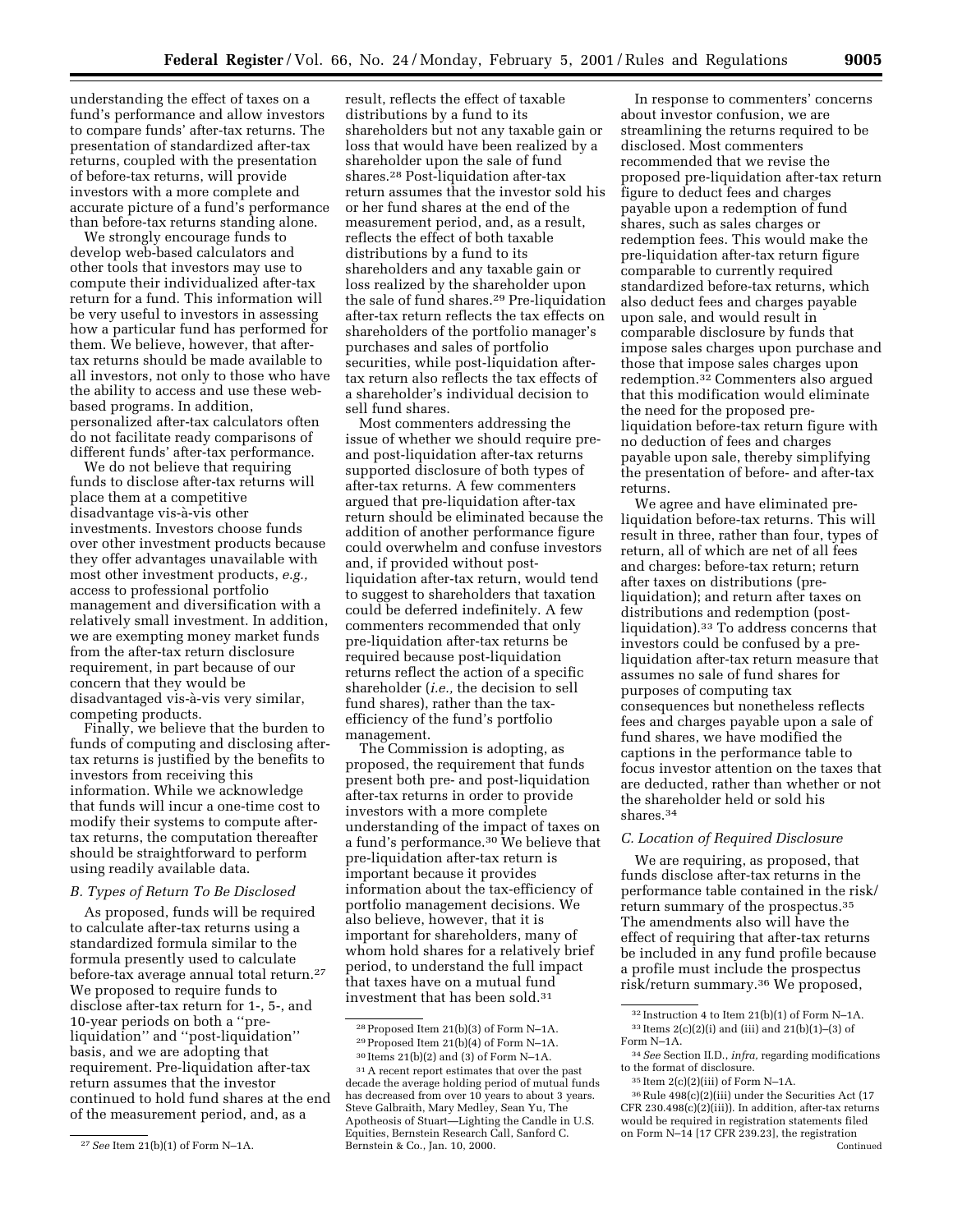but are not adopting, a requirement that after-tax returns be included in Management's Discussion of Fund Performance (''MDFP''), which is typically contained in the annual report.37 Funds will, however, be required to state in the MDFP that the performance table and graph do not reflect the deduction of taxes that a shareholder would pay on fund distributions or the redemption of fund shares.38

We are requiring that after-tax returns be included in the prospectus and profile because, for the overwhelming majority of prospective investors who base their investment decision, in part, on past performance, after-tax returns can be useful in understanding past performance.39 Most commenters that addressed the issue of the appropriate location for after-tax return disclosure supported requiring disclosure of aftertax returns in fund prospectuses.

Several commenters recommended that after-tax returns not be included in fund profiles. Commenters were concerned that the length and complexity of the disclosure could overwhelm the remaining information in the profile, defeating the purpose of the summary disclosure document. We continue to believe, however, that aftertax returns should be included in the fund profile because of the importance of past performance in many investors' investment decisions. We have, however, addressed the concerns expressed by commenters by

simplifying the presentation of required after-tax returns.40

Some commenters supported inclusion of after-tax returns in the risk/ return summary, but others recommended that after-tax returns be disclosed in the section of the prospectus describing the tax consequences to investors of buying, holding, exchanging, and selling fund shares.<sup>41</sup> These commenters argued that the required disclosure is too lengthy and technical for inclusion in the risk/ return summary. We believe that it is critical that after-tax returns be disclosed in the same location as beforetax returns, so that after-tax returns will be easy for investors to find and compare with before-tax returns. Therefore, we are adopting, as proposed, the requirement that after-tax returns be presented in the risk/return summary. In addition, in response to commenters' concerns that the proposed disclosure would be too lengthy or complex for inclusion in the risk/return summary, we have simplified the presentation of returns in the table, as well as the accompanying narrative.42

We have decided not to require funds to include after-tax returns in the MDFP, which is typically contained in the annual report. Many commenters who addressed the issue of the appropriate location for disclosing after-tax returns recommended that after-tax returns not be included in the MDFP. As commenters observed, existing shareholders already receive detailed information that allows them to

determine the tax impact of their investment in the fund.43 They also typically receive on an annual basis an updated prospectus that will contain after-tax performance information.44 Moreover, commenters pointed out that, because after-tax returns in the MDFP would have been calculated on a fiscal year basis, they would not be comparable from fund to fund, and use of fiscal year results could enable funds to time distributions in order to artificially enhance after-tax returns. We have therefore decided not to require disclosure of after-tax returns in the MDFP.

We are concerned, however, that investors may be confused about whether the returns included in the performance table and graph in the MDFP have been calculated on a beforeor after-tax basis. Therefore, funds will be required to include a statement in the MDFP that accompanies the performance table and graph to the effect that the returns shown do not reflect the deduction of taxes that a shareholder would pay on fund distributions or the redemption of fund shares.45

### *D. Format of Disclosure*

We are requiring, as proposed, that before and after-tax returns be presented in a standardized tabular format. Consistent with the modifications to the types of returns required, funds must present before- and after-tax returns as follows: 46

# AVERAGE ANNUAL TOTAL RETURNS

[For the periods ended December 31,———]

|                                                                     | vear | 5 years<br>[or life of fund] | 10 years<br>[or life of fund] |
|---------------------------------------------------------------------|------|------------------------------|-------------------------------|
|                                                                     | 111% | 111%                         | 111%                          |
|                                                                     | 111% | 111%                         | 111%                          |
| Return After Taxes on Distributions and Sale of Fund Shares         | 111% | 111%                         | 111%                          |
| <i>Index</i> (reflects no deduction for [fees, expenses, or taxes]) | 111% | 111%                         | 111%                          |

form used by mutual funds to register securities to be issued in mergers and other business combinations under the Securities Act. *See* Item 5(a) of Form N–14 (cross-referencing Item 2 of Form  $N-1A$ ).

37*See* Proposing Release, *supra* note , at nn. 36– 41, and accompanying text.

38 Item 5(b)(2) of Form N–1A.

39An estimated 88 percent of mutual fund shareholders considered the total return of the fund before their most recent fund purchase. Seventyfive percent of mutual fund shareholders considered the fund's performance relative to similar funds. ICI, *Understanding Shareholders' Use of Information and Advisers, supra* note 18, at 21.

40*See* Section II.B., *supra,* regarding modifications to the types of returns required; Section II.D., *infra,* regarding modifications to the format of disclosure, including simplification of presentation for funds offering more than one class of shares in the prospectus; Section II.H., *infra,* regarding the narrative accompanying the performance table.

41 Item 7(e) of Form N–1A.

42*See* discussion in note 40, *supra.* 43Annually, funds are required to send Form 1099–DIV or a similar statement to any shareholder receiving \$10 or more in taxable income. I.R.C. 6042. Form 1099–DIV reports the amount and character of fund distributions (*e.g.,* ordinary dividends, capital gain distributions, and nontaxable distributions) received by shareholders during the year. Funds also are required to send Form 1099–B or a similar statement to any shareholder who sells, exchanges, or redeems fund shares during the year. I.R.C. 6045. Form 1099–B reports the proceeds from the sale of fund shares.

44The Securities Act requires mutual funds to send updated prospectuses only to those existing shareholders who make additional purchases. In practice, many mutual funds send an updated prospectus annually to all of their shareholders.

45 Item 5(b)(2) of Form N–1A.

46 Item 2(c)(2)(iii) of Form N–1A.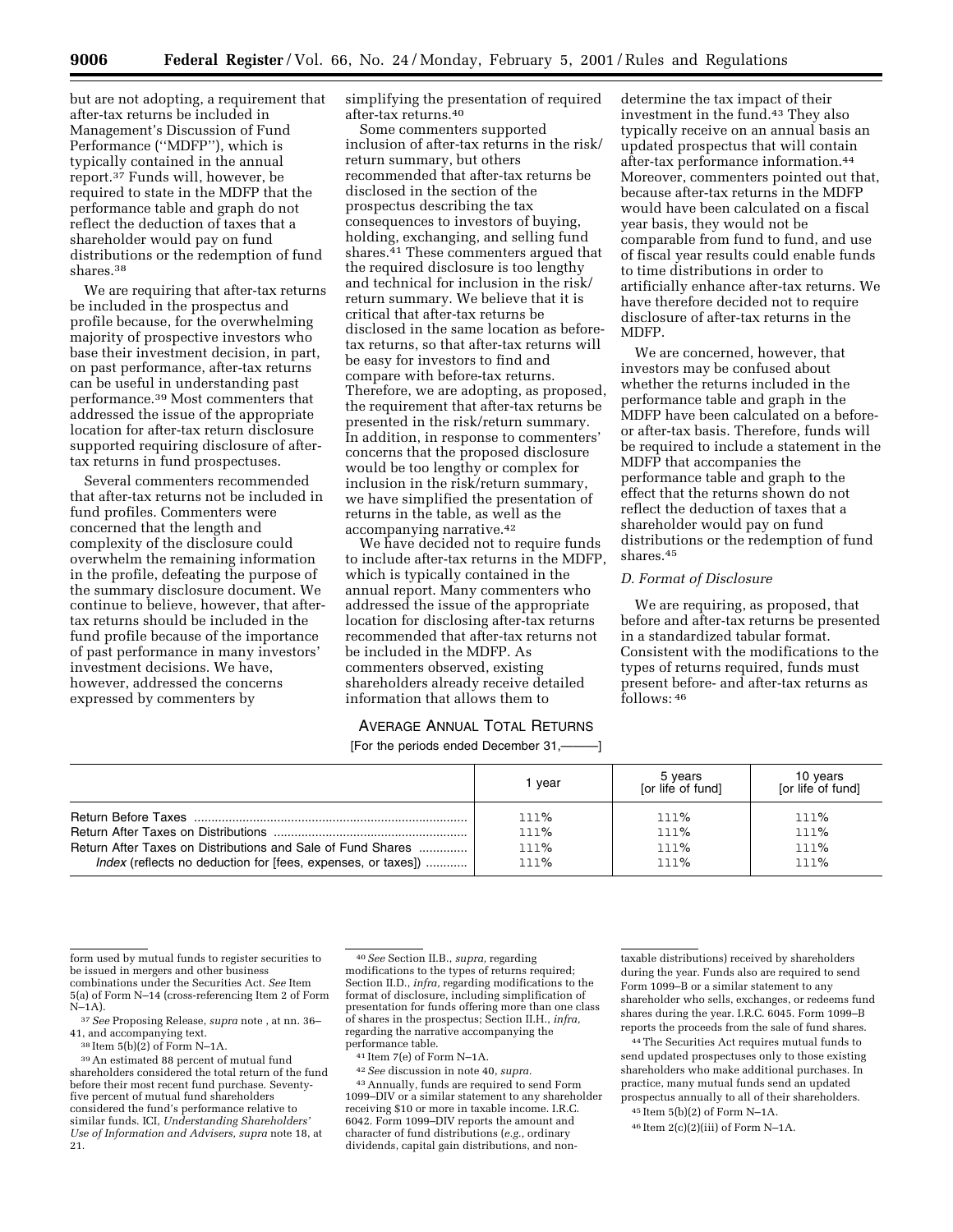Before- and after-tax returns must be presented in the order specified, using the captions provided by Form N–1A. When more than one fund or series is offered in a prospectus, the before- and after-tax returns of each fund or series must be adjacent to one another. A prospectus may not, for example, present the before-tax returns for all funds, followed by the after-tax returns for all funds.47 We believe that this presentation will help investors to compare funds and to understand the differences among the different measures of return for any particular fund.

We have modified the captions in the performance table to focus investor attention on the taxes that are deducted, rather than whether or not the shareholder held or sold his shares. We have also modified the captions to clarify that returns are shown for the life of the fund, if shorter than the 5- or 10 year measurement periods, and that the language following the caption for the index may be modified, as appropriate, to be consistent with the index selected by the fund.

We have also simplified the presentation for funds that offer multiple classes of a fund in a single prospectus. We were persuaded by several commenters who argued that requiring after-tax returns for all classes of a fund, as proposed, could result in overwhelming or confusing disclosure to investors, and that, with the exception of expense ratio differences, which affect the level of dividend distributions, the tax burden of the various share classes will be similar. We have modified the amendments to require that a fund offering multiple classes in a single prospectus present the after-tax returns of only one class.48 The class selected must be offered to investors who hold their shares through taxable accounts and have returns for at least 10 years, or, if no such class has 10 years of return, be the class with the returns for the longest period.

A fund that offers multiple classes in a single prospectus must explain in the narrative that accompanies the performance table that the after-tax returns are for only one class offered by the prospectus and that the after-tax returns for other classes will vary.49 In addition, in order to facilitate comparisons among the returns shown, after-tax returns for the one class presented must be adjacent to the before-tax returns for that class and not

interspersed with the before-tax returns of the other classes, returns of other funds, or with the return of the broadbased securities market index.50 The return of the broad-based securities index may either precede or follow the returns for the fund.<sup>51</sup>

# *E. Exemptions From the Disclosure Requirement*

We are exempting money market funds from the requirement to disclose after-tax returns, as proposed.52 We are also adopting, with modifications, our proposal to permit a fund to omit the after-tax return information in a prospectus used exclusively to offer fund shares as investment options for defined contribution plans and similar arrangements.53

Specifically, we are permitting a fund to omit the after-tax return information in a prospectus used exclusively to offer fund shares as investment options to one or more of the following:

• A defined contribution plan that meets the requirements for qualification under section 401(k) of the Internal Revenue Code (''Code'');

• A tax-deferred arrangement under section 403(b) or 457 of the Code;

• A variable contract as defined in section 817(d) of the Code;

• A similar plan or arrangement pursuant to which an investor is not taxed on his or her investment in the fund until the investment is sold;<sup>54</sup> or

• Entities that are not subject to the individual federal income tax.

The proposed after-tax return information would largely be irrelevant in these circumstances because the affected investors either are not subject to current taxation on fund distributions or are not subject to current taxation at the individual federal income tax rates, and their tax consequences on a sale of fund shares are different from those experienced by individual investors in taxable accounts.55

53 General Instruction C.3(d)(iii) of Form N–1A 54These similar plans or arrangements may include those existing under current tax law or new

types of plans or arrangements permitted by future changes in the tax law.

55*See* IRS Publication 575, *Pension and Annuity Income* (2000), at 4 (explaining tax treatment of earnings under a variable annuity contract) and 7– 19 (explaining tax treatment of distributions from retirement plans); IRS Publication 525, *Taxable and Non-Taxable Income* (2000), at 6 (explaining tax treatment of contributions to a retirement plan) and 15 (explaining tax treatment of proceeds of a life insurance contract); IRS Publication 575, *Pension and Annuity Income* (2000), at 5 (tax treatment of Section 457 Deferrred Compensation Plan); IRS Publication 571, *Tax Sheltered Annuity Programs*

In response to the recommendations of several commenters, we have expanded the exemption to include prospectuses used to offer fund shares to entities that are not subject to individual taxation (e.g., tax-exempt foundations, colleges, and corporations). We agree that the after-tax return information is not relevant to these investors. A fund may not, however, rely on this exemption if the prospectus is used indirectly to offer shares to persons that are subject to individual taxation, such as an offer to a partnership whose individual partners are taxed on a pass-through basis.56

The Commission carefully considered whether to exclude bond funds, generally, or tax-exempt funds, specifically, from the requirement to disclose after-tax returns. A number of commenters argued that bond funds should be exempt from disclosing aftertax returns because investors in bond funds are generally aware of the tax consequences of investing in these funds, the funds do not usually make unexpected distributions of capital gains, and the funds are bought for their yield and not their growth potential. Other commenters argued that bond funds should not be exempt because such funds may have significant capital gains or losses in volatile markets, certain types of bond funds commonly realize significant capital gains, and some managers of bond funds seek to avoid making capital gains distributions by using various tax management strategies.

Having considered the views expressed by commenters, we have decided not to exempt bond funds from disclosing after-tax returns. While investors may more readily understand the tax impact of owning a bond fund that makes few, if any, capital gains distributions, than the tax impact of owning other funds, bond funds may have significant capital gains or losses, and we believe that it is important for after-tax return information to be available to their shareholders.

Similarly, while most, if not all, income distributed by a tax-exempt mutual fund generally will be taxexempt, a tax-exempt mutual fund may also make capital gains distributions that are taxable and an investor is taxed on gains from the sale of fund shares.57

<sup>47</sup> Item 2(c)(2)(iii) of Form N–1A; Instruction 2(e) to Item 2 of Form N–1A.

<sup>48</sup> Instruction 3(c)(ii) to Item 2 of Form N–1A. 49 Item 2(c)(2)(iv)(C) of Form N–1A.

 $^{50}\,$  Instructions 2(e) and 3(c)(iii) to Item 2 of Form N–1A.

<sup>51</sup> Instruction 2(e) to Item 2 of Form N–1A.

 $52$  Item 2(c)(2)(iii) of Form N-1A.

*for Employees of Public Schools and Certain Tax-Exempt Organizations* (1999), at 2 (explaining tax treatment of section 403(b) tax sheltered annuities).

<sup>56</sup> I.R.C. 702 (regarding taxation of partners). 57 Interest on any state or local bond is excluded from gross income. However, there is no exclusion for capital gains resulting from the sale of such bonds. *See* I.R.C. 103(a); IRS Publication 564, Continued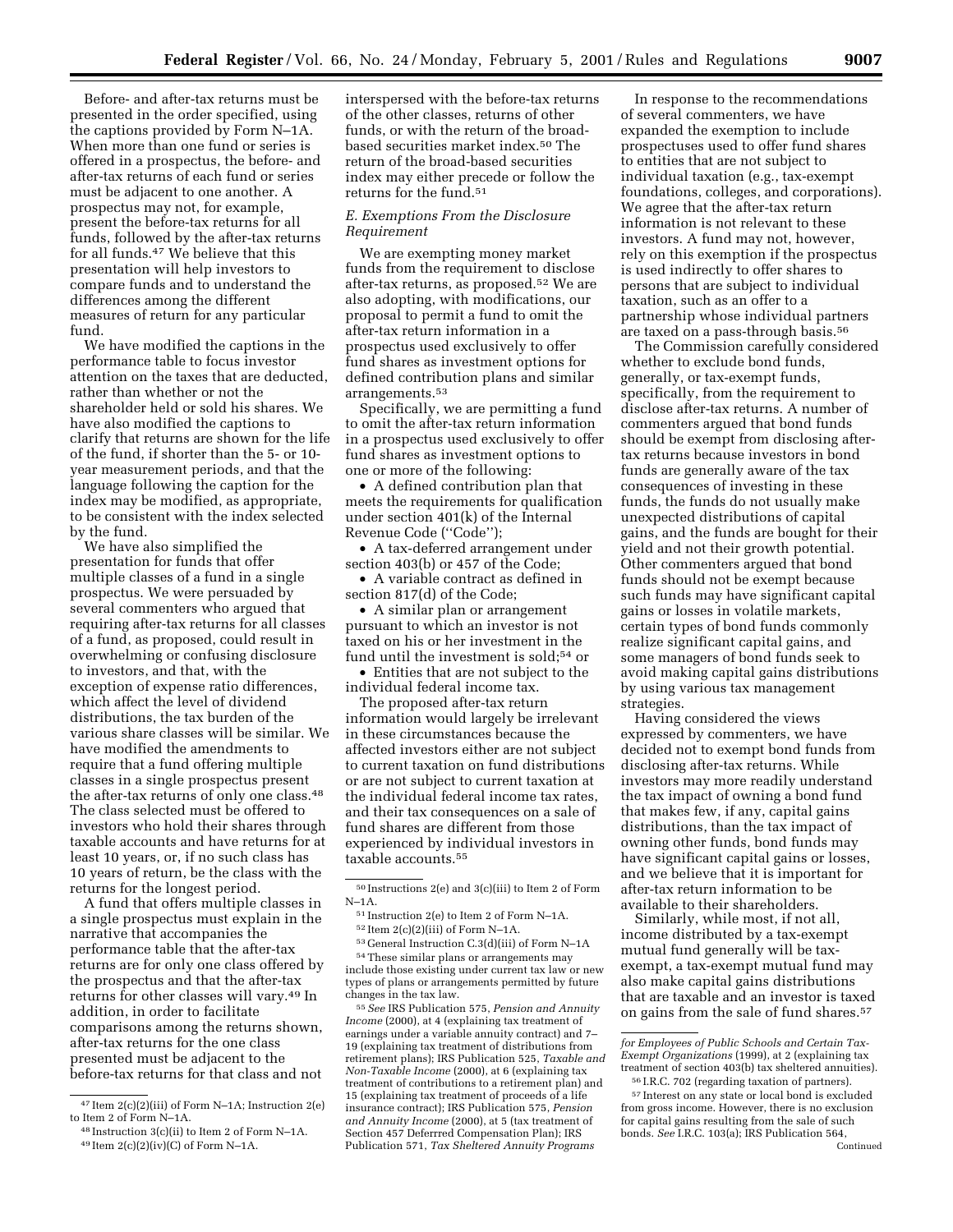As a result, the performance of a taxexempt fund may be affected by taxes, and taxes may have a greater or lesser impact on different tax-exempt funds. Therefore, we have decided not to exempt tax-exempt funds from the required disclosure.58

# *F. Advertisements and Other Sales Literature*

We are adopting, with modifications, amendments that require certain fund advertisements and sales literature to include after-tax performance that is calculated according to the standardized formulas prescribed in Form N–1A for computation of after-tax returns in the risk/return summary. As proposed, all fund advertisements and sales literature that include after-tax performance information will be required to include after-tax returns computed according to the standardized formulas.59 Any quotation of non-standardized after-tax return also will be subject to the same conditions currently applicable to quotations of non-standardized performance that are included in fund advertisements and sales literature.60 Requiring advertisements and sales

58A tax-exempt fund, like any other fund, may assume, when calculating after-tax returns, that no taxes are due on the portions of any distribution that would not result in federal income tax on an individual. Instruction 3(a) to Item 21(b)(2) and Instruction 3(a) to Item 21(b)(3) of Form N–1A.

59Rule 482(e)(4) permits the standardized aftertax returns for 1-, 5-, and 10-year periods to be contained in an advertisement, provided that the standardized after-tax returns (i) are current to the most recent calendar quarter ended prior to the submission of the advertisement for publication; (ii) are accompanied by quotations of standardized before-tax return; (iii) include both measures of standardized after-tax return; (iv) are set out with equal prominence to one another and in no greater prominence than the required quotations of standardized before-tax return; and (v) identify the length of and the last day of the 1-, 5-, and 10-year periods.

Any other measure of after-tax return could be included in advertisements if accompanied by the standardized measures of after-tax return. Rule 482(e)(5)(iii). Similarly, measures of after-tax return may be included in other sales materials if accompanied by the standardized measures of aftertax return. Rule 34b–1(b)(1)(iii)(B).

A quotation of standardized tax equivalent yield in an advertisement or other sales literature need not be accompanied by standardized after-tax returns. Rules 482(e)(2) and 34b–1(b)(iii)(B).

<sup>60</sup> Specifically, any measure of after-tax return in a rule 482 advertisement will be required to reflect all elements of return and be set out in no greater prominence than the required quotations of standardized before-tax and after-tax returns. The advertisement will be required to identify the length of and the last day of the period for which performance is measured. Rule 482(e)(5)(i), (iv), and (v).

Likewise, any sales literature that contains a quotation of performance that has been adjusted to reflect the effect of taxes remain subject to the other requirements of rule 34b–1.

literature that include after-tax performance information to include standardized after-tax returns will help to prevent misleading advertisements and sales literature and permit shareholders to compare claims about after-tax performance.

Commenters generally supported the proposal to require fund advertisements and sales literature that include after-tax performance information to include standardized after-tax returns, but several commenters recommended that we extend the requirement to advertisements and sales literature that claim that a fund is ''tax-managed'' or ''tax-efficient'' and that include any performance information. As noted by one commenter, a fund advertising 20 percent before-tax return and claiming 100 percent tax-efficiency could have significant unrealized gains that would result in tax liabilities when a shareholder redeems his or her shares. We are persuaded that, to help prevent such tax-efficiency claims from being misleading, such advertisements should include standardized after-tax returns, which will help an investor to assess the tax-efficiency of the fund more accurately. Therefore, we have modified the proposal to require the inclusion of standardized after-tax returns in any advertisement or sales literature that includes a quotation of performance and that represents or implies that the fund is managed to limit or control the effect of taxes on performance.61

This requirement does not apply to advertisements or sales literature for a fund that is eligible to use a name suggesting that the fund's distributions are exempt from federal income tax or from both federal and state income tax under our recently-adopted fund names rule.62 Because these funds meet the strict standards of the names rule, we

 $62$  Rules  $482(e)(6)$  and  $34b-1(b)(1)(iii)(C)$ . The fund names rule, rule 35d–1(a)(4), requires a fund that uses a name suggesting that a fund's distributions are exempt from federal income tax or from both federal and state income tax to adopt a fundamental policy under section 8(b)(3) of the Investment Company Act: (i) To invest at least 80 percent of its assets in investments the income from which is exempt, as applicable, from federal income tax or from both federal and state income tax; or (ii) to invest its assets so at least 80 percent of the income that it distributes will be exempt, as applicable, from federal income tax or from both federal and state income tax. *See* Investment Company Names, Investment Company Act Release No. 24828 (Jan. 17, 2001).

have concluded that the additional requirement for including standardized after-tax returns in advertisements or sales literature should not apply to them unless they voluntarily choose to include after-tax performance information.

One commenter recommended that we prohibit funds from publishing aftertax returns for periods of less than one year. The commenter argued that this would prevent funds from reporting year-to-date after-tax returns just before a large taxable distribution, wrongly suggesting to shareholders that the fund had been tax-efficient. While we have decided not to prohibit funds from publishing after-tax returns for periods of less than one year in all cases, we remind funds that sales materials are subject to the antifraud provisions of the federal securities laws and that compliance with the terms of rule 482 under the Securities Act or rule 34b–1 under the Investment Company Act is not a safe harbor from liability for fraud.63 Therefore, any fund that publishes after-tax returns for periods shorter than one year should be extremely careful to ensure that the returns are not materially misleading, *e.g.,* because the returns incorrectly suggest that a fund has been more taxefficient than has, in fact, been the case.

# *G. Formulas for Computing After-Tax Return*

We are adopting, with the modifications discussed below, the requirement that funds compute aftertax returns using standardized formulas that are based largely on the current standardized formula for computing before-tax average annual total return.64 After-tax returns will be computed assuming a hypothetical \$1,000 onetime initial investment and the deduction of the maximum sales load and other charges from the initial \$1,000 payment.65 Also, after-tax returns will be calculated for 1-, 5-, and 10-year periods.66

# 1. Tax Bracket

We are requiring, as proposed, that standardized after-tax returns be calculated assuming that distributions

*Mutual Fund Distributions* (2000), at 2 (describing tax treatment of tax-exempt mutual funds).

<sup>61</sup>We believe that any fund that uses terms such as tax-managed, tax-efficient, tax-sensitive, or taxaware in its name is representing or implying that the fund is managed to limit or control the effect of taxes on performance. Therefore, a fund using these terms in its name will be required to include standardized after-tax returns in any advertisement or sales literature that includes a quotation of performance.

<sup>63</sup>*See, e.g.,* Advertising by Investment Companies, Investment Company Act Release No. 16245 (Feb. 2, 1988) [53 FR 3868 (Feb. 10, 1988)], at n.51. *See also* section 17(a) of the Securities Act [15 U.S.C. 77q]; section 10(b) of the Exchange Act [15 U.S.C. 78j(b); section 34(b) of the Investment Company Act [15 U.S.C. 80a–33]; section 206 of the Investment Advisers Act of 1940 [15 U.S.C. 80b–6]. 64 Items 21(b)(2) and (3) of Form N–1A.

<sup>65</sup> Items 21(b)(2) and (3) of Form N–1A;

Instruction 1 to Item 21(b)(2) and Instruction 1 to Item  $21(b)(3)$  of Form N-1A.

<sup>66</sup> Items 21(b)(2) and (3) of Form N–1A.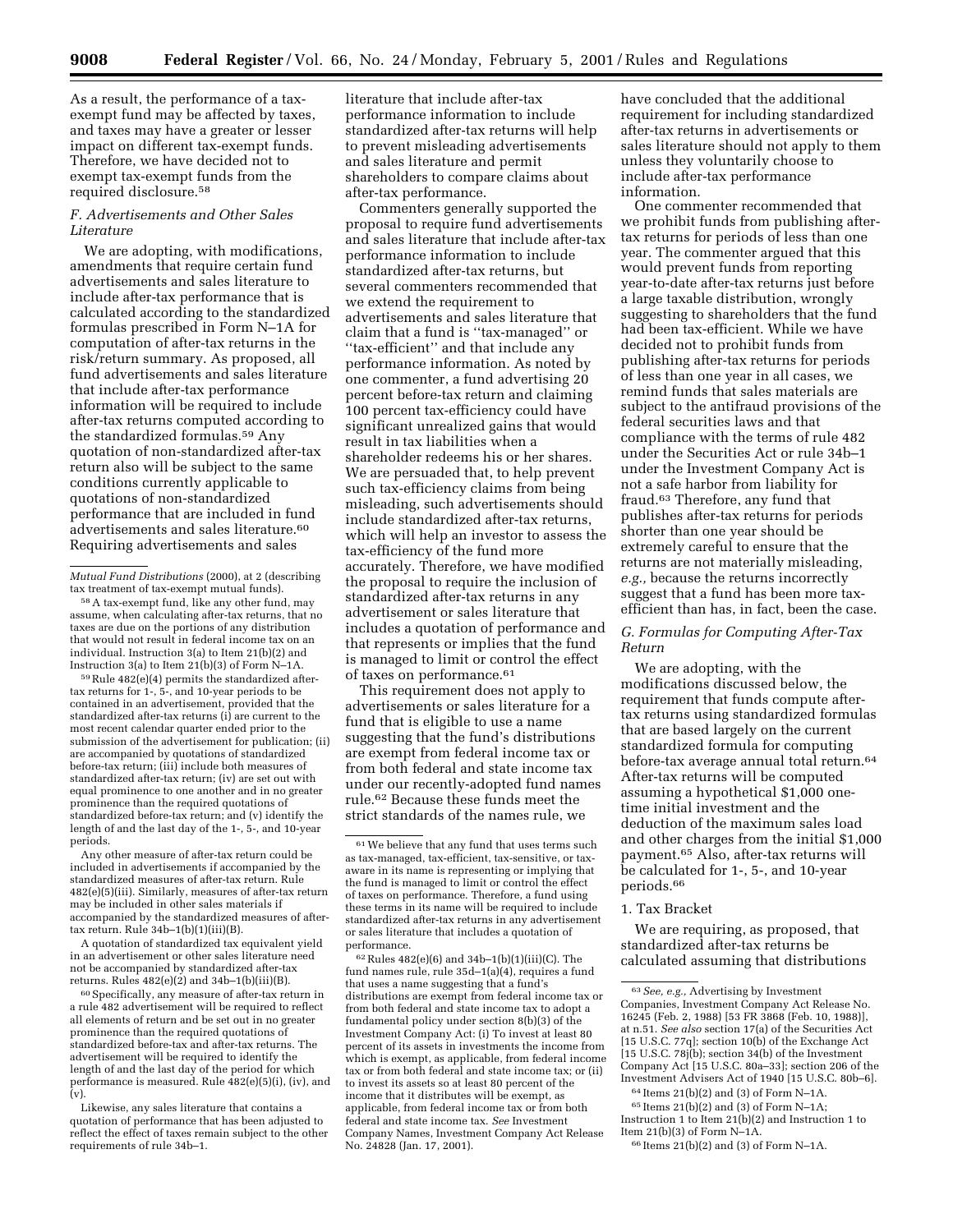by the fund and gains on a sale of fund shares are taxed at the highest applicable individual federal income tax rate.67 Comment was divided on this issue. Some commeters supported the highest tax rate as providing investors with the full range of historical after-tax returns, as well as being the simplest rate to use to compute after-tax returns. Other commenters, however, recommended that we require funds to calculate after-tax returns using an intermediate tax rate in addition to, or in lieu of, the highest tax rate. These commenters observed that the typical mutual fund investor is not in the highest tax bracket, and argued that after-tax returns calculated using tax rates to which the typical mutual fund investor is subject would be more useful.

After careful consideration of these comments, we continue to believe that it is most appropriate to use the highest tax rate, rather than an intermediate rate. Computing after-tax returns with maximum tax rates will provide investors with the ''worst-case'' federal income tax scenario. Coupled with before-tax return, which reflects the imposition of taxes at a 0 percent rate, this ''worst-case'' scenario will effectively provide investors with the full range of historical after-tax returns. We believe that providing the full range of federal income tax outcomes provides investors the most complete information.

In addition, we concluded that any benefits of using an intermediate tax rate would be outweighed by the complexity of determining the appropriate intermediate rate from one year to the next as tax rates and the income of a typical mutual fund investor change. Most of the commenters who recommended that after-tax returns be calculated using an intermediate rate suggested that we either use a specific rate (*e.g.,* 28 percent) or select a specific income level (*e.g.,* \$55,000) that would be used to identify the appropriate tax rate. If we were to adopt either of these approaches, we would be required to make ongoing modifications to respond to changes in tax rates and income levels. One commenter suggested that we determine the intermediate rate by reference to the median United States household income reported by the U.S. Census Bureau. This approach would be predicated on assumptions about the

''typical'' mutual fund investor and the past, present, and future income of that investor.

In any case, a requirement that funds calculate after-tax returns using an intermediate rate would effectively require that we continually monitor the changing demographics of mutual fund investors, as well as changing tax laws, and update our rules accordingly. The use of an intermediate rate also would require that funds include complex narrative disclosure in the risk/return summary about how the intermediate rate had been selected or what intermediate rate had been used from year to year.68

While we are not adopting a requirement that funds calculate aftertax returns using an intermediate rate, we encourage funds to provide their investors with additional information that is tailored to a particular fund's typical investor, or to make available to investors after-tax returns calculated using multiple tax rate assumptions. Funds can supply this information in a variety of ways (*e.g.,* calculators on their websites or disclosure elsewhere in the prospectus of returns calculated based on different tax rate assumptions).

2. Capital Gains and Losses Upon a Sale of Fund Shares

We are adopting, substantially as proposed, amendments requiring that return, after taxes on distributions and redemption, be computed assuming a complete sale of fund shares at the end of the 1-, 5-, or 10-year measurement period, resulting in capital gains taxes or a tax benefit from any resulting capital losses.69 As proposed, a fund will be required to track the actual holding periods of reinvested distributions and may not assume that they have the same holding period as the initial \$1,000 investment.70 We have

69 Instructions 6 and 7 to Item 21(b)(3) of Form N–1A. In order to simplify the computation of returns after taxes on distributions and sale of fund shares, funds may assume that a taxpayer has sufficient capital gains of the same character to offset any capital losses on a sale of fund shares and therefore that the taxpayer may deduct the entire capital loss. Instruction 7(d) to Item 21(b)(3) of Form N–1A.

70 Instruction 7(c) to Item 21(b)(3) of Form N–1A. A fund would also be required to separately track the basis of shares acquired though the \$1,000 initial investment and each subsequent purchase through reinvested distributions. We wish to clarify

made technical changes to clarify that applicable federal tax law should be used to determine whether and how gains and losses from the sale of shares with different holding periods should be netted, as well as the tax character (*e.g.,* short-term or long-term) of any resulting gains or losses.71

Several commenters suggested that we permit funds to calculate taxes on gains realized upon a sale of shares at the end of the one-year period (*i.e.,* short-term capital gains) as if the shares had been held for one year and one day (*i.e.,* longterm capital gains).72 These commenters argued that a reasonable shareholder would hold the shares for the extra day in order to qualify for the more advantageous tax treatment, and that it is inappropriate to assume that shares would be sold at the end of the one-year period. We are not modifying the proposal to reflect this comment. A shareholder who redeems his or her shares at any time during the one-year period is subject to taxation of gains at short-term rates. We believe that it is important for the after-tax return calculation to accurately reflect the fact that redeeming shares within the oneyear period may have significant adverse tax consequences. In addition, we are providing that the tax consequences of a sale of fund shares should be determined in accordance with applicable federal tax law on the redemption date. If we were, instead, to prescribe a special rule for one-year returns, we would have to reevaluate this special rule in light of subsequent changes in tax law, such as increases to the holding period required for longterm gain treatment.

A number of commenters suggested other modifications to the proposal regarding the tracking of holding periods, such as treating the holding period of all reinvested distributions as beginning on the date of the original investment, and treating all gains on redemption as qualifying for long-term capital gains treatment. We are not adopting these recommended modifications, each of which would have the effect of reclassifying shortterm gains as long-term gains, as they would minimize the impact of shortterm gains on fund returns, in a manner

<sup>67</sup> Instruction 4 to Item 21(b)(2) of Form N–1A; Instruction 4 to Item 21(b)(3) of Form N–1A.

Currently, the highest individual marginal income tax rate imposed on ordinary income is 39.6%, and the highest rate imposed on long-term capital gains is  $20\%$ . I.R.C.  $1(a)-(d)$ , (h).

<sup>68</sup>The concerns expressed by the commenters are, in any event, mitigated by the fact that after-tax returns will not reflect state and local taxes, which are often quite significant.

State income tax rates can be as high as 12%; and a rate of 6%–7%, or higher, is common on taxable income of \$55,000, the income level suggested by commenters as representative of a typical mutual fund investor. *See* The World Almanac and Book of Facts 161 (2000) (state income tax rates).

that a distribution representing a return of capital will reduce the basis of an existing lot of shares and be included in the basis of the shares acquired upon reinvestment, which may have the effect of shifting the amount of basis allocated to shares with various holding periods.

<sup>71</sup> Instruction 7(d) to Item 21(b)(3) of Form N–1A. 72 I.R.C. 1222(1) provides that the term ''shortterm capital gain'' means ''gain from the sale or exchange of a capital asset held for not more than 1 year, if and to the extent such gain is taken into account in computing gross income.''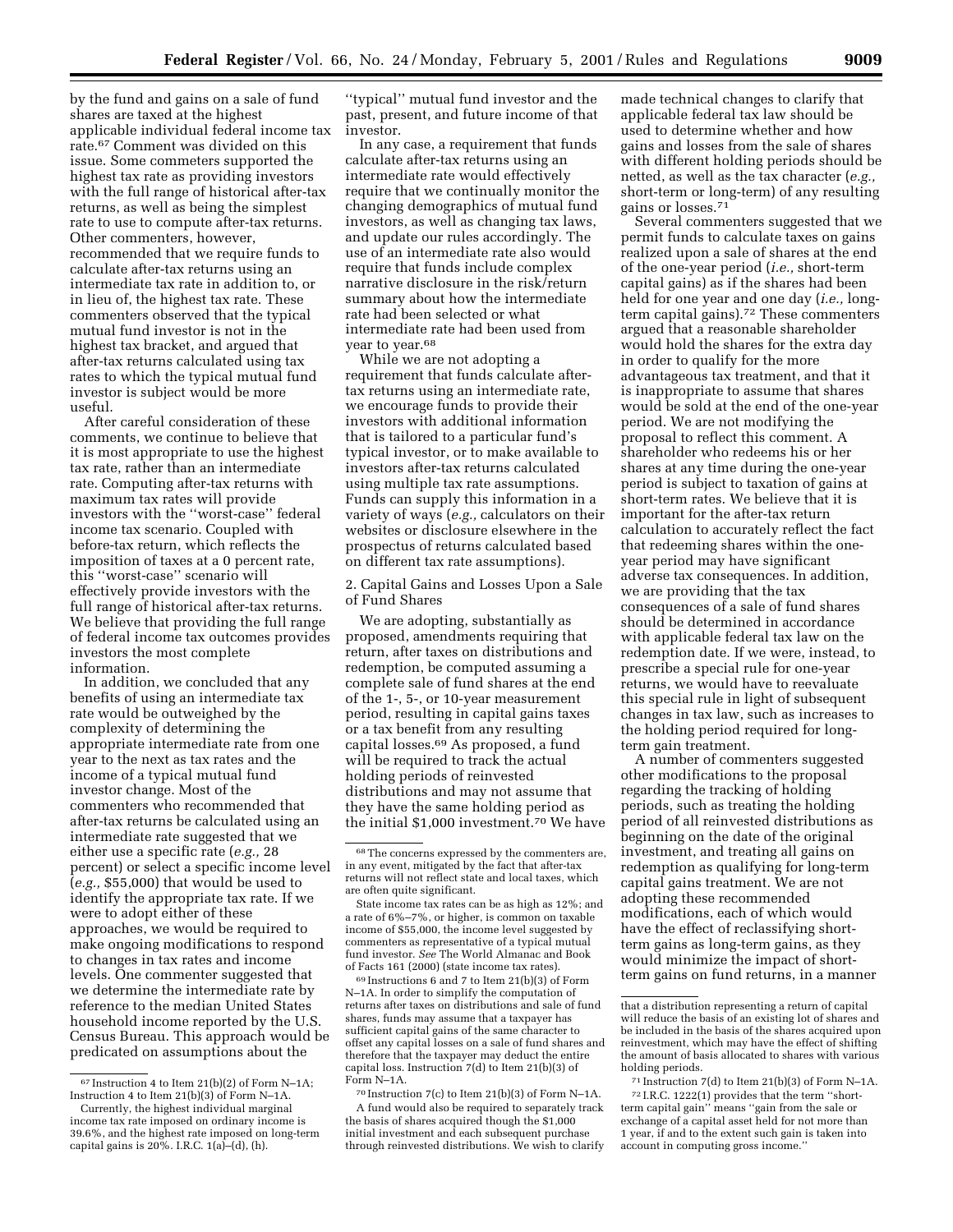inconsistent with federal tax law. One of credit in after-tax returns, we are our purposes in requiring the disclosure of after-tax returns is to provide investors with information about the differential impact that taxes have on the before-tax returns of various funds, and we believe that ignoring the effect of short-term gains would tend to minimize these differences inappropriately.

#### 3. Other Assumptions

Commenters generally supported the other assumptions that the Commission proposed to require in the computation of after-tax returns, and we are adopting those requirements as proposed. Specifically, after-tax returns:

• Will be calculated using historical tax rates; 73

• Will be based on calendar-year periods, consistent with the before-tax return disclosure that currently appears in the risk/return summary; 74

• Will exclude state and local tax liability; 75

• Will not take into account the effect of either the alternative minimum tax or phaseouts of certain tax credits, exemptions, and deductions for taxpayers whose adjusted gross income is above a specified amount; 76

• Will assume that any taxes due on a distribution are paid out of that distribution at the time the distribution is reinvested and reduce the amount reinvested; 77 and

• Will be calculated assuming that the taxable amount and tax character (*e.g.,* ordinary income, short-term capital gain, long-term capital gain) of each distribution are as specified by the fund on the dividend declaration date, adjusted to reflect subsequent recharacterizations.78

*Tax treatment of distributions.* As proposed, we are not specifying in detail the tax consequences of fund distributions. Funds generally should determine the tax consequences of distributions by applying the tax law in effect on the date the distribution is reinvested. However, because a number of commenters expressed concern about whether a fund that has elected to pass through foreign tax credits to its shareholders may reflect the foreign tax

75 Instruction 4 to Item 21(b)(2) of Form N–1A; Instruction 4 to Item 21(b)(3) of Form N–1A. 76 *Id.*

providing that the effect of applicable tax credits, such as the foreign tax credit, should be taken into account in accordance with federal tax law.79

### *H. Narrative Disclosure*

We are adopting, with modifications, the requirement that funds include a short, explanatory narrative adjacent to the performance table in the risk/return summary.<sup>80</sup> This is intended to facilitate investor understanding of the table. We are not mandating specific language for the narrative, but it must be in plain English.81

Commenters generally agreed that the proposed narrative disclosure would help investors understand information in the performance table. Several commenters, however, recommended streamlining the narrative by combining some of the proposed items with the narrative currently required for beforetax returns and by eliminating technical items unnecessary for investor understanding of performance information. We agree and have modified the narrative disclosure to require the following information: 82

80 Item 2(c)(2)(iv) of Form N–1A.

81*See* rule 421(b) and (d) under the Securities Act  $[17 \text{ CFR } 230.421 \text{ (b) and (d)]}$  (requiring that all information in the prospectus be presented in clear, concise, and understandable fashion and that registrants use plain English principles in the organization, language, and design of the summary and risk factors sections of their prospectuses); General Instruction C.1 to Form N-1A (fund prospectus should be easy to understand and promote effective communication); Item 2 of Form N–1A (requiring that the response to Item 2 be stated in plain English).

82We eliminated the proposed requirement that funds explain the differences between the types of returns presented, which is unnecessary in light of our reduction of the returns from four to three and our revision of the table captions. We also eliminated the proposed requirement that funds disclose that before-tax returns assume all distributions are reinvested. As commenters noted, funds are not currently required to include this technical information with before-tax returns. We also eliminated the similar proposed requirement that funds disclose that after-tax returns assume

• After-tax returns are calculated using the historical highest individual federal marginal income tax rates, and do not reflect the impact of state and local taxes; and

• Actual after-tax returns depend on the investor's tax situation and may differ from those shown, and the aftertax returns shown are not relevant to investors who hold their fund shares through tax-deferred arrangements such as 401(k) plans or individual retirement accounts.83

In addition, a fund will be required to provide a statement to the effect that the fund's past performance, before and after taxes, is not necessarily an indication of how the fund will perform in the future.84

### *I. Technical and Conforming Amendments*

We proposed to amend rule 482(e)(3) under the Securities Act in order to clarify that the average annual total returns that are required to be shown in any performance advertisement are before-tax returns net of fees and charges payable upon a sale of fund shares. This technical change is no longer necessary due to modifications we have made to the types of returns required. We are adopting, as proposed, amendments to rule 34b-1(b)(3) under the Investment Company Act to exclude after-tax performance information contained in periodic reports to shareholders from the updating requirements of the rule.

We proposed to delete an instruction contained in Form N–1A that provides that total return information in a mutual fund prospectus need only be current to the end of the fund's most recent fiscal year because the items of Form N–1A that require funds to include total returns in the prospectus have explicit instructions about how current the total return information must be. We have decided not to delete this instruction because it applies to returns that are not

that taxes are paid out of fund distributions and that distributions, less taxes, are reinvested. Finally, we eliminated the proposed requirement that funds, whose after-tax returns exceed before-tax returns, explain the reason for this result. Funds, however, will have the option of including this explanatory material. Item 2(c)(2)(iv)(D) of Form N–1A.

83As discussed above, we have simplified the proposal to require a fund offering more than one class of shares in its prospectus to show after-tax returns for one class only. *See* Section II.D., *supra* notes 48–50 and accompanying text. Consistent with this modification, such funds will be required to include disclosure that after-tax returns are shown for only one class and that after-tax returns for other classes will vary. Item  $2(c)(2)(iv)(C)$  of Form N–1A.

84 Item 2(c)(2)(i) of Form N–1A.

<sup>73</sup> Instruction 4 to Item 21(b)(2) of Form N–1A; Instruction 4 to Item 21(b)(3) of Form N–1A. The Proposing Release sets forth the maximum federal income tax rates for the years 1990–2000. Proposing Release, *supra* note , at n.66, and accompanying text.

<sup>74</sup> Item 2(c)(iii) of Form N–1A.

<sup>77</sup> Instruction 3 to Item 21(b)(2) of Form N–1A; Instruction 3 to Item 21(b)(3) of Form N–1A. 78 *Id.*

<sup>79</sup> Instruction 3 to Item 21(b)(2) of Form N–1A; Instruction 3 to Item 21(b)(3) of Form N–1A. A fund may elect to pass through to shareholders foreign tax credits if more than 50 percent of the value of the fund's total assets at the close of the taxable year consists of stock or securities in foreign corporations and the fund otherwise qualifies for favorable tax treatment as a regulated investment company for the taxable year. I.R.C. 853. In computing after-tax returns, a fund that elects to pass foreign tax credits through to shareholders may assume that the shareholders use those credits. We would not object if a fund adjusts after-tax returns to reflect the impact of distributions of up to \$600 of foreign tax credits, the amount of credit that may be taken by a married couple filing jointly without regard to limits on the foreign tax credit. I.R.C. 904(a) and (j)(2). If a fund makes distributions of foreign tax credits in excess of \$600, the fund must take into account the limits in the federal tax law on the ability of shareholders to use foreign tax credits.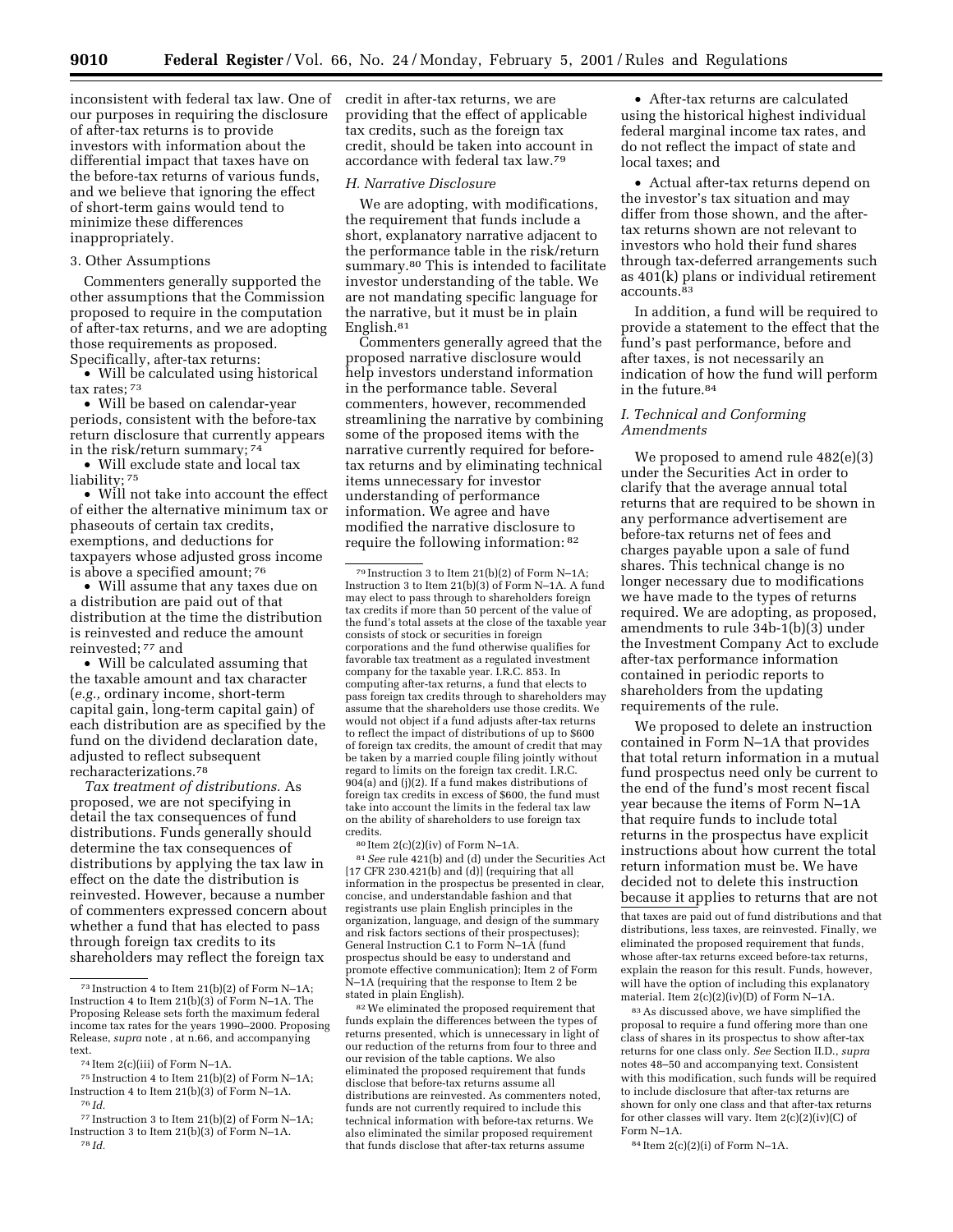required by specific items of Form N– 1A.85

### *J. Effective Date; Compliance Dates*

# 1. Effective Date

The rule and form amendments that the Commission is adopting today will be effective April 16, 2001.

#### 2. Compliance Date for Prospectuses

*February 15, 2002.* All post-effective amendments that are annual updates to effective registration statements and profiles filed on or after February 15, 2002, must comply with the amendments to Form N–1A. Based on the comments, we believe that this will provide funds with sufficient time to make the necessary changes to existing software and internal systems in order to compile after-tax returns and incorporate the new disclosure in their prospectuses. We would not object if existing funds file their first annual update complying with the amendments pursuant to rule 485(b), provided that the post-effective amendment otherwise meets the conditions for immediate effectiveness under the rule.86

3. Compliance Date for Advertisements and Other Sales Materials

*October 1, 2001.* All fund advertisements and sales materials must comply with the amendments to rules 482 and 34b-1 no later than October 1, 2001. These amendments apply only to those funds voluntarily choosing to include after-tax returns in advertisements or sales literature, or claiming to be managed to limit or control the effect of taxes on performance and including performance information in these materials. As these funds have made the decision to market themselves in this manner, we believe that they should be required to do so in a standardized fashion as soon as practicable.

#### **III. Cost/Benefit Analysis**

In the Proposing Release, we analyzed the costs and benefits of our proposals and requested comments and data regarding the costs and benefits of the rule and form amendments. In response to our request for comments, a few commenters generally argued that the proposed amendments would increase costs for the funds and that such costs will be passed on to investors. None of the commenters, however, provided specific data quantifying additional costs.

The rule and form changes will require a fund to disclose its

standardized after-tax returns for 1-, 5- , and 10-year periods. After-tax returns, which will accompany before-tax returns in fund prospectuses, will be presented in two ways: (i) After taxes on fund distributions only; and (ii) after taxes on fund distributions and a redemption of fund shares.87 The before- and after-tax returns would be required to be presented in a standardized tabular format. Although after-tax returns will not generally be required in fund advertisements and sales literature, any fund that either includes after-tax returns in these materials or includes other performance information together with representations that the fund is managed to limit taxes will be required to include after-tax returns computed according to our standardized formulas.

#### *A. Benefits*

As discussed above, taxes are one of the most significant costs of investing in mutual funds through taxable accounts. In 1999, mutual funds distributed approximately \$238 billion in capital gains and \$159 billion in taxable dividends.88 Shareholders investing in stock and bond funds paid an estimated \$39 billion in taxes in 1998 on distributions by their funds.89 Recent estimates suggest that more than two and one-half percentage points of the average stock fund's total return is lost each year to taxes.90 Moreover, it is estimated that, between 1994 and 1999, investors in diversified U.S. stock funds surrendered an average of 15 percent of their annual gains to taxes.91

Despite the tax dollars at stake, many investors lack a clear understanding of the impact of taxes on their mutual fund investments.92 The tax consequences of distributions are a particular source of

- 90 KPMG study, *supra* note 4, at 14.
- 91Clements, *supra* note 5, at C1.
- 92 Dreyfus Corporation, *supra* note 6.

surprise to many investors when they discover that they can owe substantial taxes on their mutual fund investments that appear to be unrelated to the performance of the fund. Even if the value of a fund has declined during the year, a shareholder can owe taxes on capital gains distributions if the portfolio manager sold some of the fund's underlying portfolio securities at a gain.

There have been increasing calls for improvement in the disclosure of the tax consequences of mutual fund investments. Mutual funds, as well as third party providers that furnish information to mutual fund shareholders, are responding to this growing investor demand by providing after-tax returns, calculators that investors can use to compute after-tax returns, and other tax information.93 Indeed, all but a few of the comment letters we received from individual investors supported the Commission's proposal to require standardized aftertax returns.

Currently, the Commission requires mutual funds to disclose significant information about taxes to investors.94 While this disclosure is useful, we believe funds can more effectively communicate to investors the tax consequences of investing. Therefore, the Commission is adopting amendments to Form N–1A and rules 482 and 34b–1 that will require disclosure of standardized mutual fund after-tax returns.

By requiring all funds to report aftertax performance pursuant to a standardized formula, the amendments will allow investors to compare after-tax performance among funds, which is likely to affect investor decisions relating to the purchase or sale of fund shares. This could have indirect benefits, such as the creation of new funds designed to maximize after-tax performance or causing existing funds to alter their investment strategies to invest in a more tax-efficient manner. The changes in fund investment

<sup>85</sup> Instruction 6 to Item 21(b)(1) of Form N–1A. 86 17 CFR 230.485(b).

 $^{\mathrm{87}}$  As discussed above, we have modified the proposal by eliminating the proposed requirement to include after-tax returns in the MDFP, which is typically contained in the annual report. Accordingly, the hour burden for preparing and filing annual reports in compliance with rule 30d– 1 will be reduced by 7.5 hours. *See* Proposing Release, *supra* note 1, at nn. 107–110, and accompanying text (discussing the estimated hour burden for proposal requiring after-tax return disclosure in annual reports). Funds will be required to include a statement in the MDFP that accompanies the performance table and graph to the effect that the returns shown do not reflect the deduction of taxes that a shareholder would pay on fund distributions or the redemption of fund shares. Item 5(b)(2) of Form N–1A. We believe that the hour burden for the required statement in the MDFP will be negligible and will not result in a change to the current hour burden for preparing and filing annual reports.

<sup>88</sup> 2000 Mutual Fund Fact Book, *supra* note 2, at 56.

<sup>89</sup>Liberty Funds Release, *supra* note 3.

<sup>93</sup>*See supra* note 10 and accompanying text. 94 In its prospectus, a mutual fund is required to disclose (i) the tax consequences of buying, holding, exchanging, and selling fund shares, including the tax consequences of fund distributions; and (ii) whether the fund may engage in active and frequent portfolio trading to achieve its principal investment strategies, and, if so, the tax consequences of increased portfolio turnover and how this may affect fund performance. *See* Item 7(e) of Form N– 1A; Instruction 7 to Item 4 of Form N–1A. A fund also must disclose in its prospectus turnover rate and dividends and capital gains distributions per share for each of the last five fiscal years. *See* Items 9(a) and 22(b)(2) of Form N–1A. These items also require funds to show net realized and unrealized gain or loss on investments on a per share basis for each of the fund's last five fiscal years.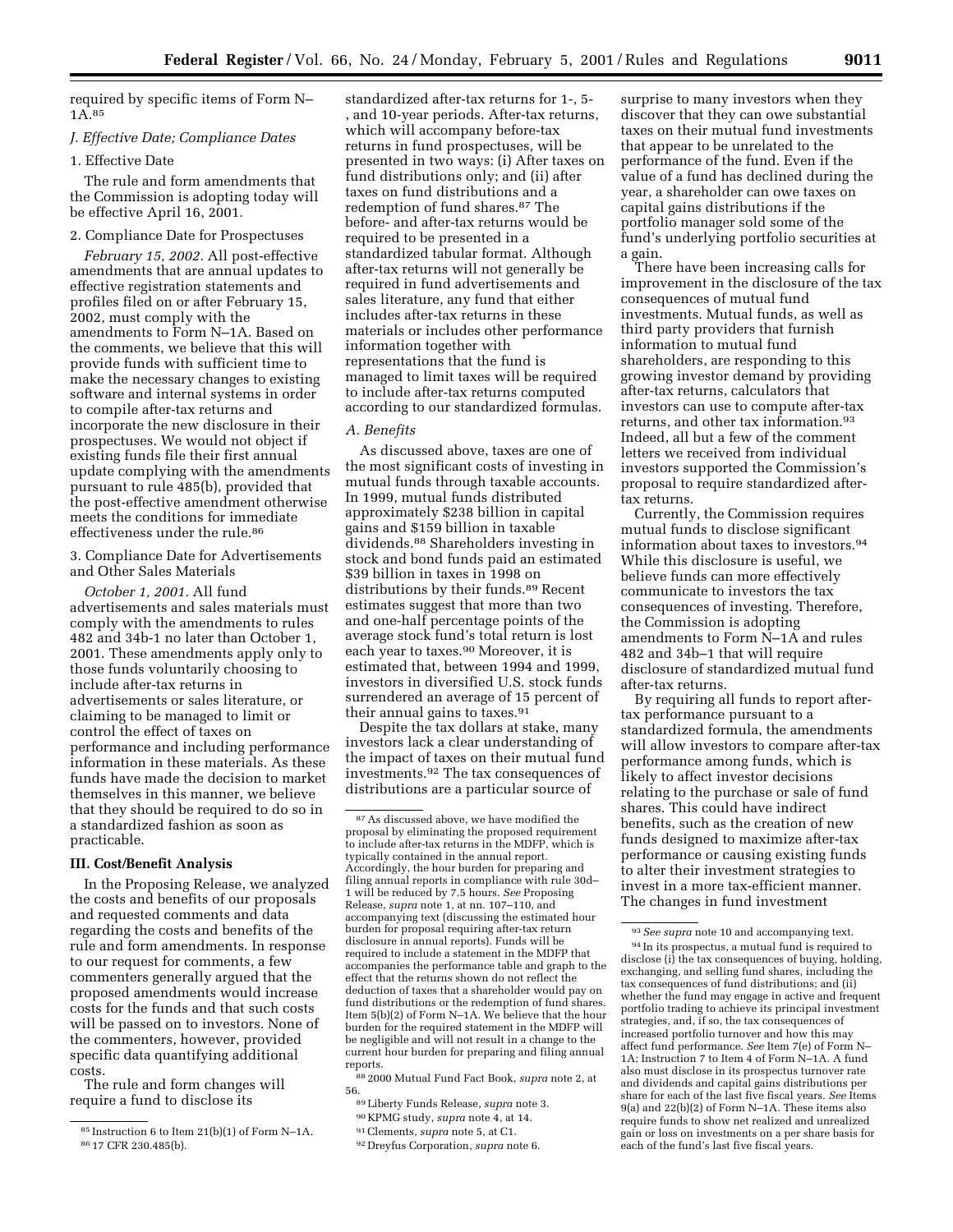strategies and investor behavior resulting from this disclosure may also result in higher average after-tax returns for investors.95

Requiring standardized after-tax performance in the prospectus, fund advertisements, and sales literature also should help prevent confusing and misleading after-tax performance claims by funds. Currently, fund advertisements and sales literature may contain tax-adjusted performance calculated according to nonstandardized methods. In addition to making it difficult to compare after-tax performance measures among different funds, the lack of a standardized method for computing after-tax returns creates the possibility that after-tax performance information as currently reported could be misleading or confusing to investors.

The amendments will also increase the amount of after-tax performance information available to investors. With the exception of the few funds that publish after-tax performance information, investors currently must rely on third-party providers to obtain information regarding a fund's after-tax performance.

Moreover, information regarding a fund's after-tax performance helps investors understand the magnitude of tax costs and how they affect fund performance. Increased understanding should have the beneficial effect of enhancing investor confidence in the fund industry.

#### *B. Costs*

The changes in fund investment strategies and investor behavior resulting from the after-tax requirements may have distributional effects among funds depending on their relative aftertax returns. Funds that have lower aftertax returns relative to other funds may experience loss of market share. We expect, however, that any reduction of market share for funds with lower aftertax returns will be offset by a commensurate increase in market share for funds with higher after-tax returns.

Funds affected by the after-tax requirements will incur costs in complying with the new disclosure. Funds will have to compute the after-tax returns using a standardized method prescribed by Form N–1A. The costs associated with computing the new after-tax performance will include the costs of purchasing or developing software, implementing a new system

for computing the returns, analyzing data for inclusion in the standardized formula, and training fund employees. In addition, funds will incur costs in incorporating the new disclosure in their prospectuses, advertisements, and sales literature. Funds could also incur costs in responding to questions from investors regarding the after-tax returns.

We expect that the costs of implementing new systems to compute the standardized after-tax performance will largely consist of initial, one-time expenses. In addition, the software development and implementation costs may be reduced if software vendors begin to offer ''off-the-shelf'' programs for computing the standardized after-tax performance data.96 Also, the costs of analyzing data for inclusion in the standardized formula will be substantially greater in connection with a fund's first-time compliance with the amendments than it will be in subsequent disclosures. Likewise, the costs of revising fund prospectuses, advertisements, and sales literature to incorporate the new disclosure should decrease after the first disclosures complying with the amendments have been made. We note that in response to concerns expressed by certain commenters regarding the burdens imposed on funds by the new requirements, we have simplified the presentation of after-tax returns.97 Although the costs of updating the disclosure in fund prospectuses, advertisements, and sales literature will be ongoing, the costs incurred in subsequent disclosures should be less than the costs associated with the initial computations and disclosures because neither the formula for calculating performance nor the format for the disclosure will change from year to year.

Because funds filing initial registration statements will not have any performance information to report, the new after-tax performance requirements will not impose any additional costs on the preparation and filing of an initial registration statement on Form N–1A. The disclosure required by the amendments will appear in the first post-effective amendment that is

required to include the after-tax return disclosure. The costs associated with including the disclosure in this first post-effective amendment will consist of the costs required for developing a system for performing the standardized calculations and the costs of revising the prospectus to incorporate the new disclosure. The costs incurred by funds choosing to include after-tax returns in fund advertisements and sales literature will be limited to the cost of revising the advertisements and sales literature to incorporate the same standardized aftertax returns that will be required to appear in fund prospectuses.

*Form N–1A.* The primary cost of complying with the amendments to Form N–1A is the cost of preparing and filing post-effective amendments to registration statements. We estimate that 4,500 post-effective amendments to registration statements are filed annually on Form N–1A, for 7,875 portfolios.

These post-effective amendments will contain performance figures and thus be affected by the amendments. For purposes of the Paperwork Reduction Act (''PRA''), we have estimated that the amendments will increase the hour burden per portfolio per filing of a posteffective amendment by 18 hours.98 Of the 7,875 funds referenced in posteffective amendments, 1,040 are money market funds, which will be exempted from the after-tax disclosure requirements. An additional 1,575 funds are used as investment vehicles for variable insurance contracts, which will be permitted to omit the after-tax information. Thus, approximately 5,260 of the 7,875 funds referenced in posteffective amendments will be affected by the amendments.99 We estimate that the cost for all funds to comply with the amendments discussed above is \$6,059,520.100

99The number of funds referenced in posteffective amendments that will be affected by the amendments is computed by subtracting those funds that are exempt from or permitted to omit the after-tax disclosure from the number of funds referenced in post-effective amendments (7,875 ·  $1.040 - 1.575$ , or 5,260). For purposes of our analysis, we have not excluded certain funds that also would be permitted to omit the after-tax return disclosure, such as funds that distribute prospectuses for use by investors in 401(k) plans or other similar tax-deferred arrangements. While these funds will be permitted to omit the after-tax return disclosure in prospectuses distributed to investors in these tax-deferred arrangements, they will still incur a burden from including the disclosure in prospectuses distributed to other investors.

100This cost estimate is calculated by multiplying the estimated number of hours to comply with the requirements (94,680 hours) by the weighted average hourly wage (\$64). The Commission's

 $^{95}\mathrm{Given}$  the \$2.1 trillion of assets held in individual non-money market fund taxable accounts, even a small change in relative after-tax returns affecting only a small portion of those assets can lead to significant benefits to investors.

<sup>96</sup>A service provider that compiles and disseminates fund pricing and performance information recently announced that it will offer to calculate and publish after-tax returns for its fund clients. *See* Daly, *Program Lets Fund Companies Offer After-Tax Returns* (Dec. 29, 1999) (visited Feb. 9, 2000) http://www.ignites.com/.

<sup>97</sup>As discussed above, we have modified the proposal by: eliminating the proposed requirement to disclose pre-liquidation before-tax returns; eliminating after-tax returns in annual reports; streamlining the required narrative disclosure; and simplifying the presentation for funds that offer multiple classes in a single prospectus.

<sup>98</sup>This estimate is based on the staff's consultations with industry representatives.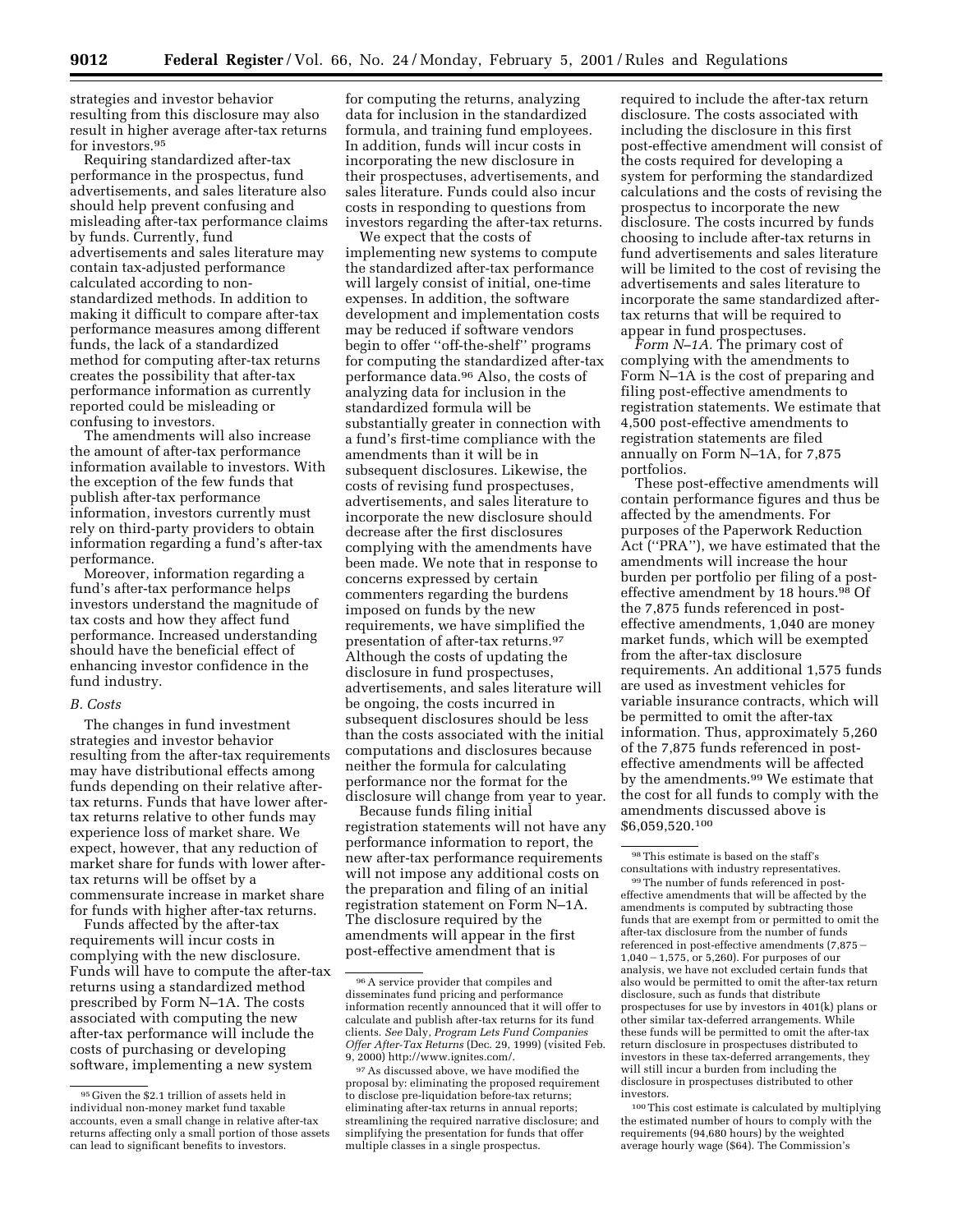The amendments to Form N–1A will impose other related costs on funds. Our current estimated cost of preparing a post-effective amendment to a previously effective registration statement is \$7,500. We estimate that the additional cost imposed by the amendments to Form N–1A is \$1,860 per portfolio/fund or a total cost of  $$9,783,600.<sup>101</sup>$  This estimate represents the cost of developing and implementing a computerized system for compiling tax data and computing after-tax returns and the costs of hiring outside counsel to assist in revising the prospectus to incorporate the new aftertax return disclosure.102 Again, a portion of this cost burden will be comprised largely of initial, one-time costs.

*Rule 482.* Rule 482 is a safe harbor that permits a fund to advertise information the ''substance of which'' is contained in its statutory prospectus, subject to the requirements of the rule. Rule 482 limits performance information to standardized quotations of yield and total return and other measures of performance that reflect all elements of return.

Because rule 482 does not require funds to perform any computations not required by the amendments for Form N–1A, the primary cost of complying with the amendments is the cost of the additional hour burden that is outlined in our PRA analysis. As described above, there are approximately 5,260 funds filing post-effective amendments that will be affected by the amendments. The Commission further estimates that three percent of these funds will elect to use advertisements or sales literature that either include after-tax returns or include other performance information together with representations that the fund is managed to limit or control the effect of taxes on performance and therefore be required to comply with the amendments to rule 482.103 For

101The estimate is based on the staff's consultation with industry representatives.

102Software-related costs may decrease as vendors offering services for computing the new standardized after-tax returns enter the market. See Daly, *Program Lets Fund Companies Offer After-Tax Returns* (Dec. 29, 1999) (visited Feb. 9, 2000) http://www.ignites.com/.

103This estimate is based on the assumption that tax-managed funds and index funds would be most likely to use advertisements that either include after-tax returns or include other performance

purposes of the PRA, we have estimated that the additional hour burden required to comply with the amendments to rule 482 is .5 hours.104 The amendments to rule 482 will thus impose additional estimated costs of \$5,506.105

*Rule 34b–1.* Rule 34b–1 governs sales material that is accompanied or preceded by the delivery of a statutory prospectus and requires the inclusion of standardized performance data and certain legend disclosure in sales material that includes performance data. As with the amendments to rule 482, these amendments will not require funds to perform any computations not required by the amendments to Form N– 1A. Hence, the cost of complying with these amendments is primarily the cost associated with the burden estimate in our PRA analysis.

We estimate that approximately 8,495 respondents file approximately 4.35 responses annually pursuant to rule 34b–1.106 Of these respondents, we estimate that 1,040 are money market funds that will be exempt from the amendments and that an additional 620 funds and unit investment trusts (''UITs'') registered on Forms N–3 and N–4 will not be affected by the amendments. We estimate that an additional 1,575 funds registered on Form N–1A and subject to rule 34b–1 are used as underlying portfolios for variable insurance contracts and will not use advertisements or sales literature that include after-tax returns or include other performance information together with representations that the fund is managed to limit or control the effect of taxes on performance. Thus, 5,260 respondents subject to rule 34b–1 will also be subject to the after-tax disclosure.107 We further estimate that three percent of respondents subject to rule 34b–1 or 157.8 respondents will elect to use advertisements or sales literature that either include after-tax returns or include other performance information together with representations that the fund is

managed to limit or control the effect of taxes on performance and therefore be subject to the amendments.108 For purposes of the PRA, we have estimated that the additional hour burden attributable to the amendments to rule 34b–1 is .5 hours, for a total of 78.9 annual burden hours or \$5,049.60.109

### **IV. Effects on Efficiency, Competition, and Capital Formation**

Section 2(c) of the Investment Company Act, section 2(b) of the Securities Act, and section 3(f) of the Exchange Act require the Commission, when engaging in rulemaking that requires it to consider or determine whether an action is consistent with the public interest, to consider, in addition to the protection of investors, whether the action will promote efficiency, competition, and capital formation.110 The Commission has considered these factors.

The Commission believes that the after-tax return requirements will help to increase investor understanding of a fund's after-tax performance. Increased understanding should enable investors to better evaluate various funds in determining which funds are most suitable for their investment needs. More educated investors should promote competition among funds as they seek to attract those investors interested in the impact of taxes on fund investments. On balance, the Commission believes that the after-tax return requirements will benefit investors, foster efficiency, and promote competition among mutual funds. While investors will be better equipped to make investment decisions, it is unclear whether these amendments will result in an increase in capital formation.

# **V. Summary of Final Regulatory Flexibility Analysis**

A Final Regulatory Flexibility Analysis (''FRFA'') has been prepared in accordance with 5 U.S.C. 604. The Commission proposed amendments to Form N–1A (17 CFR 239.15A and 274.11A), the registration form used by mutual funds to register under the Act and to offer their shares under the Securities Act, and amendments to rule 482 under the Securities Act and rule

110 15 U.S.C. 77(b), 78c(f), and 80a–2(c).

estimate concerning the burden hours is based on the staff's consultation with industry representatives. The Commission's estimate concerning the wage rate is based on salary information for the securities industry compiled by the Securities Industry Association. *See* Securities Industry Association, *Report on Management & Professional Earnings in the Securities Industry 1999* (Sept. 1999).

information together with representations that the fund is managed to limit or control the effect of taxes on performance.

<sup>104</sup>This estimate is based on the staff's consultations with industry representatives.

<sup>105</sup>The total cost of the annual hour burden is calculated by multiplying the annual hour burden (79) by the weighted average hourly wage (\$64). *See supra* note 100.

<sup>106</sup>These estimates are based on filings received in calendar year 1999.

<sup>107</sup>This number is computed by subtracting from the number of respondents filing rule 34b–1 sales material the number of money market funds, the number of funds and UITs registered on Forms N– 3 and N–4, and the number of funds used as underlying portfolios for variable insurance contracts  $(8,495 - 1,040 - 620 - 1,575,$  or 5,260).

<sup>108</sup>This estimate is based on the assumption that tax-managed funds and index funds would be most likely to advertise after-tax performance.

<sup>109</sup>The total annual burden for the amendments is computed by multiplying the estimated number of respondents (157.8) subject to rule 34b–1 by the additional burden imposed by the amendments (.5). The total cost of the annul burden attributable to the amendments is calculated by multiplying the total burden hours (78.9) by the weighted average hourly rate of \$64.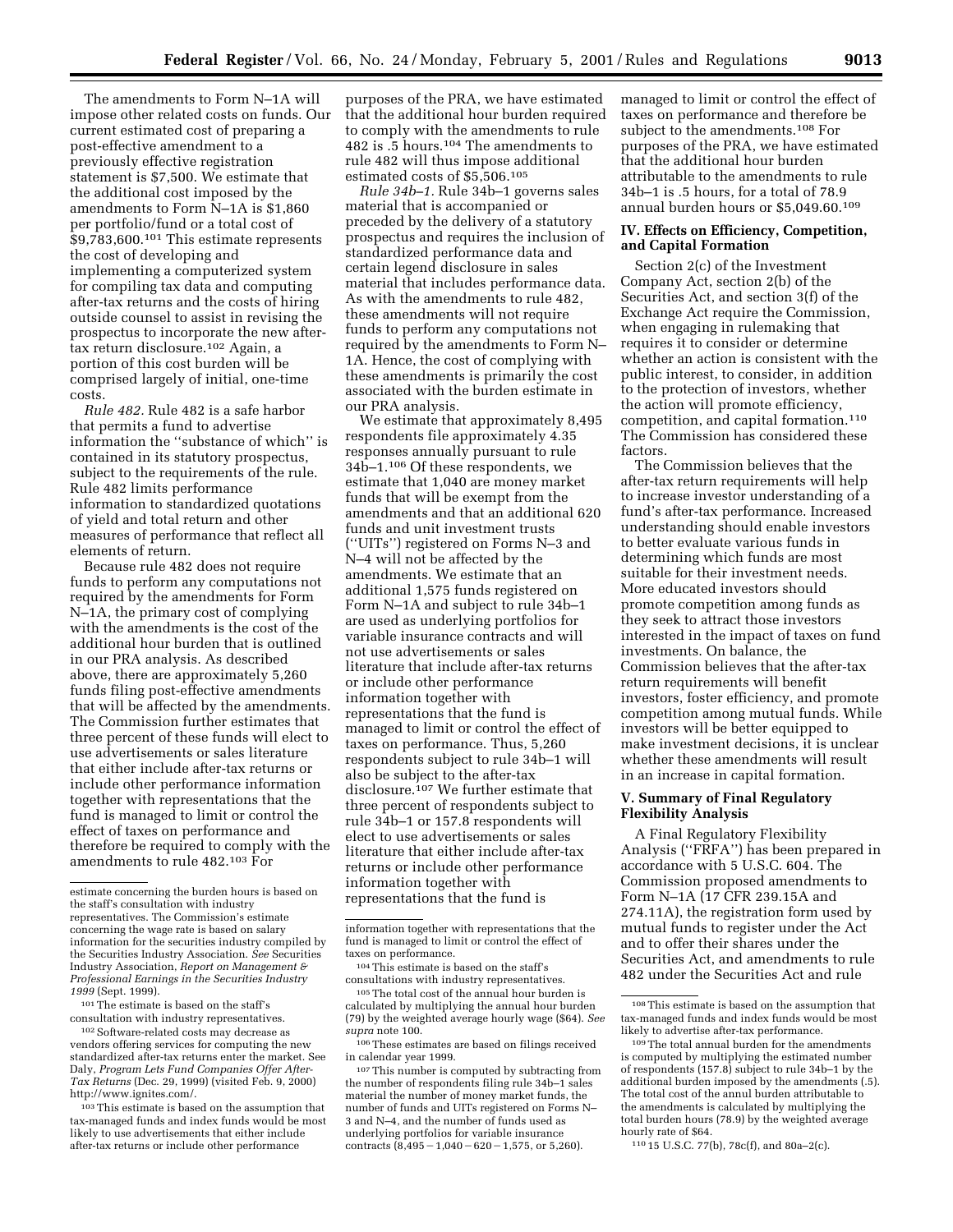34b–1 under the Act in the Proposing Release. The Commission prepared an Initial Regulatory Flexibility Analysis (''IRFA'') in accordance with 5 U.S.C. 603 in conjunction with the Proposing Release, which was made available to the public. The Proposing Release summarized the IRFA and solicited comments on it. No comments specifically addressed the IRFA.

#### *A. Need for the Rule and Form Amendments*

As discussed above, taxes are one of the most significant costs of investing in mutual funds through taxable accounts. Despite the tax dollars at stake, many investors lack a clear understanding of the impact of taxes on their mutual fund investments.111

There have been increasing calls for improvement in the disclosure of the tax consequences of mutual fund investments. Mutual funds, as well as third party providers that furnish information to mutual fund shareholders, are responding to this growing investor demand by providing after-tax returns, calculators that investors can use to compute after-tax returns, and other tax information.112 In addition, several fund groups have created new funds promoting the use of more tax-efficient portfolio management strategies.113 Moreover, in April 2000, a bill that would require the Commission to revise its regulations to require improved disclosure of mutual fund after-tax returns was passed by the U.S. House of Representatives and was referred to the Senate.114

### *B. Significant Issues Raised by Public Comment*

The Commission requested comment on the IRFA, but we received no comments specifically addressing the analysis. One commenter, however, argued that the proposed amendments would have a greater impact on smaller entities while another commenter suggested a longer phase-in period for smaller funds to comply with the new requirements. Neither of the commenters provided any specific or quantifiable data.

#### *C. Small Entities Subject to the Rule*

For purposes of the Regulatory Flexibility Act, a fund is a small entity if the fund, together with other funds in the same group of related funds, has net assets of \$50 million or less as of the end of its most recent fiscal year.115 As

of December 1999, there were approximately 2,900 investment companies registered on Form N–1A that may be affected by the proposed amendments.116 Of these 2,900, approximately 150 are investment companies that meet the Commission's definition of small entity for purposes of the Investment Company Act.117 The amendments that require funds to provide after-tax returns in registration statements, advertisements, and sales literature will affect those small entities.

# *D. Projected Reporting, Recordkeeping, and Other Compliance Requirements*

The amendments will require all funds subject to the amendments to provide after-tax return information in their prospectuses. Although after-tax returns will not generally be required in fund advertisements and sales literature, any fund that either includes after-tax returns in these materials or includes other performance information together with representations that the fund is managed to limit taxes will be required to include after-tax returns computed according to our standardized formulas.

After assessing the amendments in light of the current reporting requirements and consulting with representatives in the industry, the Commission has considered the potential effect that the amendments will have on the preparation of registration statements, advertisements, and sales literature. The Commission estimates that, as a result of the amendments, it will take approximately 18 additional hours per portfolio to prepare the first post-effective amendment to the registration statement on Form N–1A that is required to include the proposed after-tax return disclosure.118 The Commission believes that this estimate represents an initial, one-time burden and that the hour burden will be reduced for subsequent post-effective amendments. For purposes of calculating the rule 482 hour burden relating to advertisements, the Commission estimates that the proposed amendments will impose approximately .5 additional hours per

portfolio.119 The Commission also estimates that the proposed amendments will impose approximately .5 additional hours per response for sales literature subject to rule 34b–1.120

# *E. Agency Action To Minimize Effects on Small Entities*

The Commission believes that special compliance or reporting requirements for small entities would not be appropriate or consistent with investor protection. The disclosure amendments we are adopting will give prospective and existing shareholders greater access to information about the after-tax returns of mutual funds. Different disclosure requirements for small entities, such as reducing the level of disclosure that small entities would have to provide, would create the risk that investors would not receive adequate information about a fund's after-tax returns or would receive confusing, false, or misleading information. In addition, investors would not be able to easily compare each fund when making an investment decision if there were no uniform disclosure standards for after-tax performance information applicable to all funds. The Commission believes it is important for prospective and existing shareholders to receive this information about after-tax returns for all funds, not just for funds that are not considered small entities.

Investors in small funds should have information about the funds' after-tax returns and would benefit from this information as much as investors in larger funds. If we do not require certain information for small entities, this could create the risk that investors in small funds might not receive important information about a fund's after-tax returns. The Commission also notes that current disclosure requirements in registration statements do not distinguish between small entities and other funds. In addition, the Commission believes it would be inappropriate to impose a different timetable on small entities for complying with the requirements because investors would not have the ability to compare the after-tax returns of all funds when making an investment decision.

Further clarification, consolidation, or simplification of the proposals for funds that are small entities would be inconsistent with concerns for investor protection. Simplifying or otherwise

<sup>111</sup>*See supra* notes 2–6 and accompanying text.

<sup>112</sup>*See supra* note 10 and accompanying text.

<sup>113</sup>*See supra* note 11 and accompanying text.

<sup>114</sup>*See supra* note 12 and accompanying text. 115 17 CFR 270.0–10.

<sup>116</sup>This estimate is based on statistics compiled by the Commission's Division of Investment Management staff from January 1, 1999, through December 31, 1999.

<sup>117</sup>This estimate is based on statistics compiled by the Commission's Division of Investment Management staff from January 1, 1999, through December 31, 1999.

<sup>118</sup>This estimate is based on the staff's consultation with industry representatives. Since an investment company filing an initial registration statement on Form N–1A has no performance history to disclose, the proposed amendments would not affect such initial filings.

 $^{\rm 119}\rm{This}$  estimate is based on the staff's consultation with industry representatives.

<sup>120</sup>This estimate is based on the staff's

consultation with industry representatives.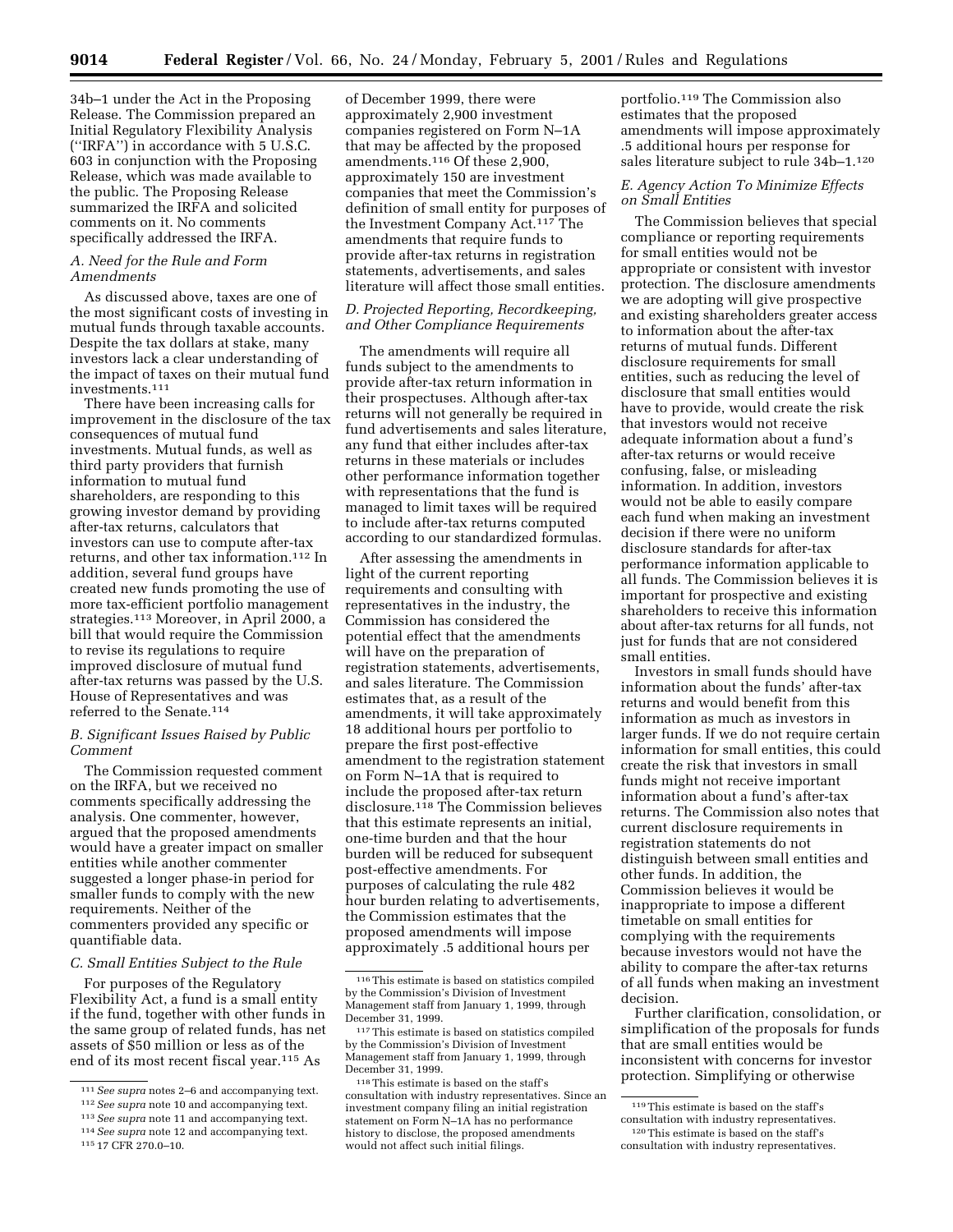reducing the regulatory requirements of the proposals for small entities could undercut the purpose of these proposals: to emphasize to investors the impact of taxes on a fund's return and to enable investors to make effective comparisons among various fund performance claims. For the same reasons, using performance standards to specify the requirements for small entities also would not be appropriate.

We note, however, that in response to concerns expressed by certain commenters regarding the burdens imposed on funds by the new requirements, we have simplified the presentation of after-tax returns.121 We have also extended the date by which all post-effective amendments that are annual updates to effective registration statements and profiles must comply with the amendments to Form N–1A from the proposed six-month period to February 15, 2002, which will provide funds an additional four months to comply with the amendments. Overall, these amendments will not adversely affect small entities. We believe that the burden on funds of computing and disclosing after-tax returns is justified by the benefits to investors from receiving this information. While we acknowledge that funds will incur a one-time cost to modify their systems to compute after-tax returns, the computation thereafter should be straightforward to perform using readily available data.

The FRFA is available for public inspection in File No. S7–23–99, and a copy may be obtained by contacting Peter M. Hong, Special Counsel, at (202) 942–0721, Office of Disclosure Regulation, Division of Investment Management, Securities and Exchange Commission, 450 5th Street, NW., Washington, DC 20549–0506.

#### **VI. Paperwork Reduction Act**

As explained in the Proposing Release, certain provisions of the amendments contain ''collection of information'' requirements within the meaning of the Paperwork Reduction Act of 1995 (44 U.S.C. 3501, *et seq.*), and the Commission has submitted the proposed collections of information to the Office of Management and Budget (''OMB'') for review in accordance with 44 U.S.C. 3507(d) and 5 CFR 1320.11. The titles for the collections of information are: (i) ''Form N–1A under

the Investment Company Act of 1940 and Securities Act of 1933, Registration Statement of Open-End Management Investment Companies''; (ii) ''Registration Statements—Regulation  $C$ ";<sup>122</sup> and (iii) "Rule 34b–1 of the Investment Company Act of 1940, Sales Literature Deemed to Be Misleading.'' An agency may not conduct or sponsor, and a person is not required to respond to, a collection of information unless it displays a currently valid control number.123

Form N–1A (OMB Control No. 3235– 0307) was adopted pursuant to section 8(a) of the Investment Company Act (15 U.S.C. 80a–8) and section 5 of the Securities Act (15 U.S.C. 77e). Rule 30d–1 (OMB Control No. 3235–0025) was adopted pursuant to Section 30(e) of the Investment Company Act (15 U.S.C. 80a–2). Rule 482 of Regulation C (OMB Control No. 3235–0074) was adopted pursuant to section 10(b) of the Securities Act (15 U.S.C. 77j(b)). Rule 34b–1 (OMB Control No. 3235–0346) was adopted pursuant to section 34(b) of the Investment Company Act (15 U.S.C. 80a–33(b)).

As discussed above, the amendments will require a fund to disclose its standardized after-tax returns for 1-, 5-, and 10-year periods. After-tax return information is to be included in the risk/return summary of the prospectus. Funds are required to include a short, explanatory narrative adjacent to the performance table in the risk/return summary. After-tax returns, which will

123As discussed above, we have modified the proposal by eliminating the proposed requirement to include after-tax returns in the MDFP, which is typically contained in the annual report. Accordingly, the hour burden for preparing and filing annual reports in compliance with rule 30d– 1 will be reduced by 7.5 hours. *See* Proposing Release, *supra* note 1, at nn. 107–110, and accompanying text (discussing the estimated hour burden for proposal requiring after-tax return disclosure in shareholder reports). Funds will be required to include a statement in the MDFP that accompanies the performance table and graph to the effect that the returns shown do not reflect the deduction of taxes that a shareholder would pay on fund distributions or the redemption of fund shares. Item 5(b)(2) of Form N–1A. We believe that the hour burden for the required statement in the MDFP will be negligible and will not result in a change to the current hour burden for preparing and filing annual reports.

accompany before-tax returns in fund prospectuses, will be presented in two ways: (i) After taxes on fund distributions only; and (ii) after taxes on fund distributions and a redemption of fund shares. The before- and after-tax returns will be required to be presented in a standardized tabular format. Although after-tax returns will not generally be required in fund advertisements and sales literature, any fund that either includes after-tax returns in these materials or includes other performance information together with representations that the fund is managed to limit taxes will be required to include after-tax returns computed according to our standardized formulas.

The information required by the amendments is primarily for the use and benefit of investors. The Commission is concerned that mutual fund investors who are subject to current taxation may not fully appreciate the impact of taxes on their fund investments because mutual funds are currently required to report their performance on a before-tax basis only. Many investors consider performance one of the most significant factors when selecting or evaluating a fund, and we believe that requiring funds to disclose their after-tax performance would allow investors to make better-informed decisions. The information required to be filed with the Commission pursuant to the information collections also permits the verification of compliance with securities law requirements and assures the public availability and dissemination of the information.

In the Proposing Release, the Commission estimated the burden hours that would be necessary for the collection of information requirements under the proposed amendments. Although no commenters specifically addressed the burden estimates for the collection of information requirements, a few commenters raised concerns regarding the costs involved in complying with the disclosure requirements of the amendments. These commenters, however, did not provide an estimate of the burden hours associated with the proposed rule changes. We continue to believe that the estimates of the burden hours contained in the Proposing Release are appropriate.124

<sup>121</sup>As discussed above, we have modified the proposal by: eliminating the proposed requirement to disclose pre-liquidation before-tax returns; eliminating after-tax returns in annual reports; streamlining the required narrative disclosure; and simplifying the presentation for funds that offer multiple classes in a single prospectus.

<sup>122</sup>The amendments modify rule 482, which is part of Regulation C under the Securities Act of 1933. Regulation C describes the disclosure that must appear in registration statements under the Securities Act and Investment Company Act. The PRA burden associated with rule 482, however, is included in the investment company registration statement form, not in Regulation C. In this case, the amendments to rule 482 will affect the burden hours for Form N–1A, the registration form for open-end investment companies that currently advertise pursuant to rule 482. We estimate that the burden associated with Regulation C will not change with the amendments to rule 482.

<sup>124</sup>As discussed above, we have modified the proposal by: Eliminating the proposed requirement to disclose pre-liquidation before-tax returns; eliminating after-tax returns in annual reports; streamlining the required narrative disclosure; and simplifying the presentation for funds that offer multiple classes in a single prospectus. The elimination of after-tax returns in annual reports Continued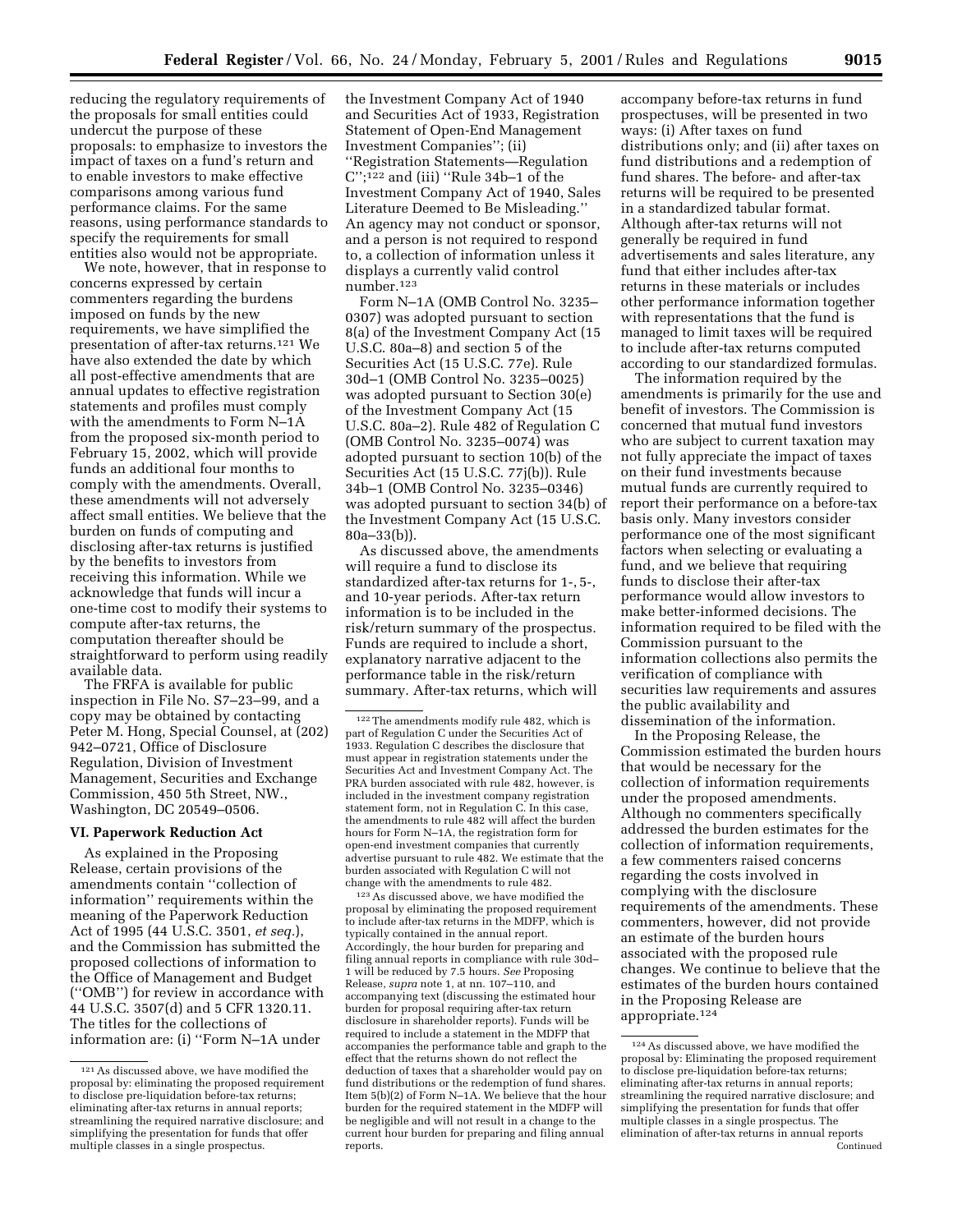*Form N–1A.* Form N–1A, including the amendments, contains collection of information requirements. The purpose of Form N–1A is to meet the registration and disclosure requirements of the Securities Act and the Investment Company Act and to enable funds to provide investors with information necessary to evaluate an investment in the fund. The likely respondents to this information collection are open-end funds registering with the Commission on Form N–1A.

We estimate that 170 initial registration statements are filed annually on Form N–1A, registering 298 portfolios, and that the current hour burden per portfolio per filing is 824 hours, for a total annual hour burden of 245,552 hours.125 We estimate that 4,500 post-effective amendments to registration statements are filed annually on Form N–1A, for 7,875 portfolios, and that the current hour burden per portfolio per post-effective amendment filing is 104 hours, for an annual burden of 819,000 hours.126 Thus, we estimate a current total annual hour burden of 1,064,552 hours for the preparation and filing of Form N–1A and post-effective amendments on Form  $N-1A$ .

The proposed amendments will not affect the hour burden of an initial filing of a registration statement on Form N– 1A since an investment company filing such an initial form will have no performance history to disclose. Posteffective amendments to such registration statements, however, will contain performance figures and thus be affected by the amendments. We estimate that the amendments will increase the hour burden per portfolio per filing of a post-effective amendment by 18 hours.127 Of the 7,875 funds referenced in post-effective amendments, 1,040 are money market funds, which will be exempted from the after-tax return disclosure requirements. An additional 1,575 funds are used as investment vehicles for variable

125These estimates are based on filings received in calendar year 1999. The current approved hour burden per portfolio for an initial Form N–1A is 824 hours.

127This estimate is based on the staff's consultations with industry representatives.

insurance contracts, which will be permitted to omit the after-tax information. Thus, approximately 5,260 of the 7,875 funds referenced in posteffective amendments will be affected by the proposed amendments.128 The Commission estimates the total annual hour burden for all funds for preparation and filing of initial registration statements and posteffective amendments on Form N–1A will be 1,159,311 hours.<sup>129</sup>

Compliance with the disclosure requirements of Form N–1A is mandatory. Responses to the disclosure requirements will not be kept confidential.

*Rule 482.* Rule 482, including the amendments, contains collection of information requirements. The rule permits a fund to advertise information the ''substance of which'' is contained in its statutory prospectus, subject to the requirements of the rule. Rule 482 limits performance information to standardized quotations of yield and total return and other measures of performance that reflect all elements of return.

129This total annual hour burden is calculated by adding the total annual hour burden for initial registration statements and the total annual hour burden for post-effective amendments, including the additional burden imposed by the amendments. As explained, the hour burden per portfolio for an initial filing would remain at 824 hours, for a total burden of 245,552 hours. The hour burden per portfolio for a post-effective amendment will be 122 hours (104 + 18), with a burden of 104 hours imposed on all 7,875 portfolios  $(104 \times 7,875, \text{ or }$ 819,000) and the additional 18 hours affecting 5,260 portfolios (18 × 5,260, or 94,680). Moreover, since the burden associated with rule 482 is included in Form N–1A (as discussed in note 122, *supra*), the Form N–1A burden will include the estimated rule 482 burden of .5 hours (the rule 482 burden is discussed below) that will be imposed on the three percent of funds that we estimate would use advertisements or sales literature that either include after-tax returns or include other performance information together with representations that the fund is managed to limit or control the effect of taxes on performance  $(.5\times(5,260\times3\%),$  or 79). Thus, the total annual hour burden for all funds for the preparation and filing of initial registration statements and post-effective amendments on Form N–1A will be 1,159,311 hours  $(245,552 + 819,000 + 94,680 + 79)$ 

The increased burden associated with the amendments to rule 482 is included in Form N–1A.130 Thus, the amendments to rule 482 will affect the burden hours for Form N–1A, the registration form for open-end investment companies that currently may advertise pursuant to rule 482. As described above, there are approximately 5,260 funds filing posteffective amendments that will be affected by the proposed amendments. The Commission further estimates that three percent of these funds will elect to use advertisements or sales literature that either include after-tax returns or include other performance information together with representations that the fund is managed to limit or control the effect of taxes on performance and therefore be required to comply with the proposed amendments to rule 482.131 We estimate that the additional hour burden required to comply with the proposed amendments to rule 482 is .5 hours.132

Compliance with rule 482 is mandatory for every registered fund that issues advertisements. Responses to the disclosure requirements will not be kept confidential.

*Rule 34b–1.* Rule 34b–1, including the amendments, contains collection of information requirements. The rule governs sales material that is accompanied or preceded by the delivery of a statutory prospectus and requires the inclusion of standardized performance data and certain legend disclosure in sales material that includes performance data.

We estimate that approximately 8,495 respondents file approximately 4.35 responses annually pursuant to rule 34b–1.133 Of these respondents, we estimate that 1,040 are money market funds that will be exempt from the amendments and that an additional 620 funds and unit investment trusts (''UITs'') registered on Forms N–3 and N–4 will not be affected by the amendments. We estimate that an additional 1,575 funds registered on Form N–1A and subject to rule 34b–1 are used as underlying portfolios for variable insurance contracts and will not advertise after-tax returns or use

132This estimate is based on the staff's consultations with industry representatives.

133These estimates are based on filings received in calendar year 1999. The current approved hour burden per response for rule 34b–1 is 2.4 hours.

will reduce the hour burden for preparing and filing annual reports in compliance with rule 30d–1 by 7.5 hours. *See* Proposing Release, *supra* note 1, at nn. 107–110, and accompanying text (discussing the estimated hour burden for proposal requiring after-tax return disclosure in annual reports). We do not believe, however, that the other three modifications will affect the estimated burden hours overall.

 $^{\rm 126}\mathrm{These}$  estimates are based on filings received in calendar year 1999. The current approved hour burden per portfolio for post-effective amendments to Form N–1A is 104 hours.

<sup>128</sup>The number of funds referenced in posteffective amendments that will be affected by the amendments is computed by subtracting those funds that are exempt from or permitted to omit the after-tax return disclosure from the number of funds referenced in post-effective amendments  $(7.875 - 1.040 - 1.575, \text{ or } 5.260)$ . For purposes of our analysis, we have not excluded certain funds that also would be permitted to omit the after-tax return disclosure, such as funds that distribute prospectuses for use by investors in 401(k) plans or other similar tax-deferred arrangements. While these funds will be permitted to omit the after-tax return disclosure in prospectuses distributed to investors in these tax-deferred arrangements, they would still incur a burden from including the disclosure in prospectuses distributed to all other investors.

<sup>130</sup>*See supra* note 122.

<sup>131</sup>This estimate is based on the assumption that tax-managed funds and index funds would be most likely to advertise after-tax performance or use advertisements that include other performance information together with representations that the fund is managed to limit or control the effect of taxes on performance.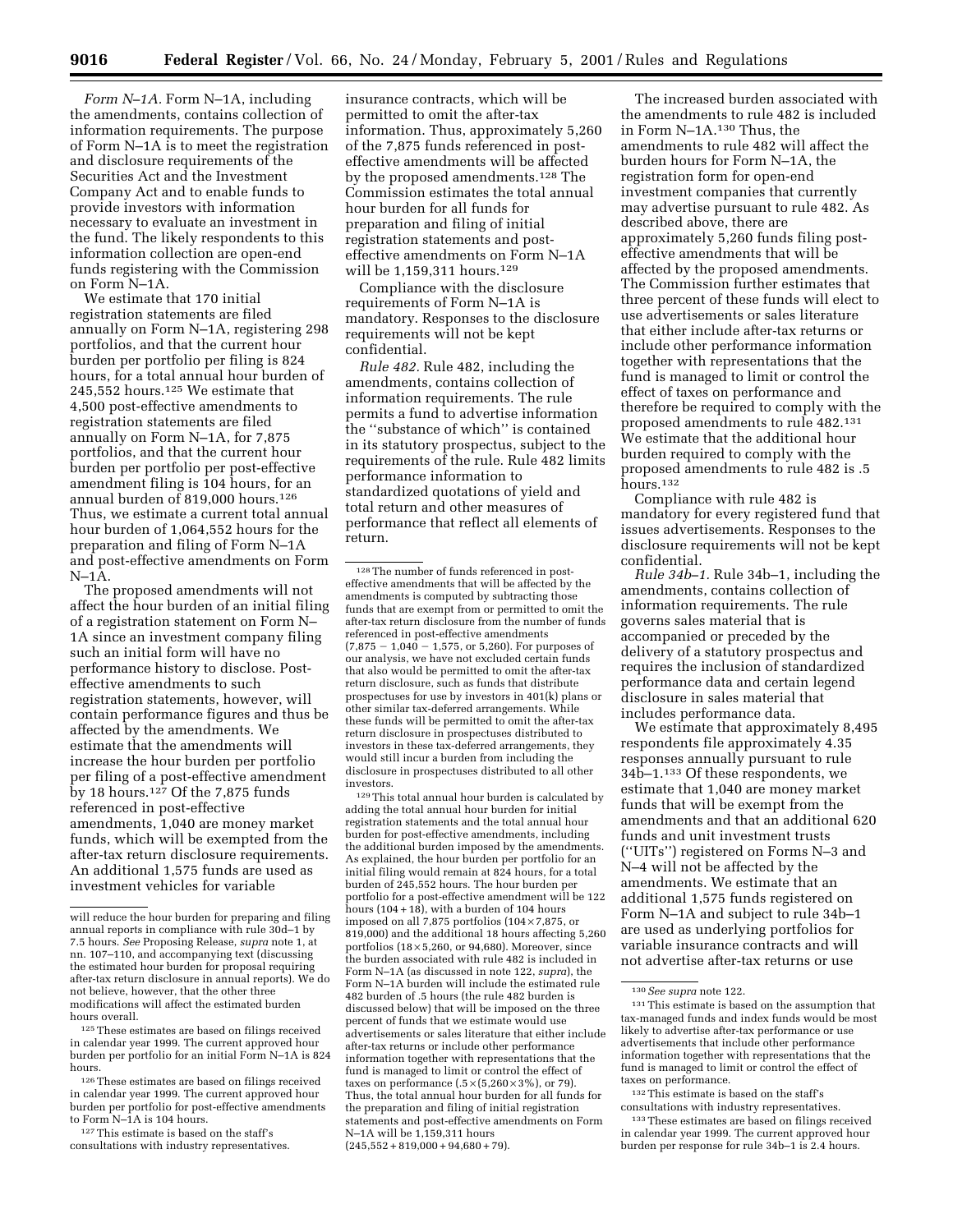advertisements that either include other performance information together with representations that the fund is managed to limit or control the effect of taxes on performance due to their unique tax-deferred nature. Thus, 5,260 respondents subject to rule 34b–1 will also be subject to the after-tax return disclosure.134 We further estimate that three percent of respondents subject to rule 34b–1 will elect to use advertisements or sales literature that either include after-tax returns or include other performance information together with representations that the fund is managed to limit or control the effect of taxes on performance and therefore be subject to the proposed amendments.135 The burden for rule 34b–1 requires approximately 2.4 hours per response resulting from creating the information required by rule 34b–1. We estimate that rule 34b–1 imposes a current total annual reporting burden of 88,800 hours on the industry.136 We estimate that the additional hour burden required to comply with the proposed amendments to rule 34b–1 is .5 hours, for a total burden per response of 2.9 hours and a total annual burden on the industry of 89,143 hours.<sup>137</sup>

Compliance with rule 34b–1 is mandatory for every registered investment company that issues sales literature. Responses to the disclosure requirements will not be kept confidential.

#### **VII. Statutory Authority**

The Commission is adopting amendments to Form N–1A pursuant to authority set forth in sections 5, 6, 7, 10, and 19(a) of the Securities Act (15 U.S.C. 77e, 77f, 77g, 77j, 77s(a)) and sections 8, 24(a), and 38 of the Investment Company Act (15 U.S.C. 80a–8, 80a–24(a), 80a–37). The

135This estimate is based on the assumption that tax-managed funds and index funds would be most likely to advertise after-tax performance or use advertisements that include other performance information together with representations that the fund is managed to limit or control the effect of taxes on performance.

136The current total annual hour burden is computed by multiplying the number of responses filed annually under rule 34b–1 by the current hour burden (37,000  $\times$  2.4). The total annual hour burden for the industry has increased significantly from previous estimates because we have reevaluated the number of respondents subject to rule 34b–1.

<sup>137</sup>The total annual burden is computed by adding the current burden  $(2.4 \times 37,000, \text{ or } 88,800)$ to the additional burden imposed by the proposed amendments  $(.5 \times (8,495 - 1,040 - 620 - 1,575) \times$  $4.35 \times 3\%$ , or 343).

Commission is adopting amendments to rule 482 pursuant to authority set forth in sections 5, 10(b), and 19(a) of the Securities Act (15 U.S.C. 77e, 77j(b), and 77s(a)). The Commission is adopting amendments to rule 34b–1 pursuant to authority set forth in sections 34(b) and 38(a) of the Investment Company Act (15 U.S.C. 80a–33(b) and 80a–37(a)).

# **List of Subjects**

#### *17 CFR Part 230*

Advertising, Investment companies, Reporting and recordkeeping requirements, Securities.

# *17 CFR Part 239*

Reporting and recordkeeping requirements, Securities.

#### *17 CFR Parts 270 and 274*

Investment companies, Reporting and recordkeeping requirements, Securities.

#### **Text of Rules and Forms**

For the reasons set out in the preamble, Title 17, Chapter II of the Code of Federal Regulations is amended as follows:

# **PART 230—GENERAL RULES AND REGULATIONS, SECURITIES ACT OF 1933**

1. The general authority citation for part 230 is revised as follows:

**Authority:** 15 U.S.C. 77b, 77c, 77d, 77f, 77g, 77h, 77j, 77r, 77sss, 77z–3, 78c, 78d, 78*l*, 78m, 78n, 78o, 78t, 78w, 78*ll*(d), 78mm, 79t, 80a–8, 80a–24, 80a–28, 80a–29, 80a–30, and 80a–37, unless otherwise noted.

\* \* \* \* \* 2. Section 230.482 is amended by:

a. Removing ''; and'' at the end of paragraph (e)(3)(iv) and in its place adding a period;

b. Redesignating paragraph (e)(4) as paragraph (e)(5) and paragraph (f) as paragraph (g);

c. Adding new paragraphs (e)(4) and (f); and

d. Revising newly redesignated paragraph (e)(5) to read as follows:

#### **§ 230.482 Advertising by an investment company as satisfying requirements of section 10.**

\* \* \* \* \*

(e) \* \* \*

(4) For an open-end management investment company, average annual total return (after taxes on distributions) and average annual total return (after taxes on distributions and redemption) for one, five, and ten year periods; *Provided,* That if the company's registration statement under the Securities Act of 1933 (15 U.S.C. 77a *et seq.*) has been in effect for less than one, five, or ten years, the time period during which the registration statement was in effect is substituted for the period(s) otherwise prescribed; and *Provided further,* That such quotations:

(i) Are based on the methods of computation prescribed in Form N–1A;

(ii) Are current to the most recent calendar quarter ended prior to the submission of the advertisement for publication;

(iii) Are accompanied by quotations of total return as provided for in paragraph (e)(3) of this section;

(iv) Include both average annual total return (after taxes on distributions) and average annual total return (after taxes on distributions and redemption);

(v) Are set out with equal prominence and are set out in no greater prominence than the required quotations of total return; and

(vi) Identify the length of and the last day of the one, five, and ten year periods; and

(5) Any other historical measure of company performance (not subject to any prescribed method of computation) if such measurement:

(i) Reflects all elements of return;

(ii) Is accompanied by quotations of total return as provided for in paragraph (e)(3) of this section;

(iii) In the case of any measure of performance adjusted to reflect the effect of taxes, is accompanied by quotations of total return as provided for in paragraph (e)(4) of this section;

(iv) Is set out in no greater prominence than the required quotations of total return; and

(v) Identifies the length of and the last day of the period for which performance is measured.

(f) An advertisement for an open-end management investment company (other than a company that is permitted under § 270.35d–1(a)(4) of this chapter to use a name suggesting that the company's distributions are exempt from federal income tax or from both federal and state income tax) that represents or implies that the company is managed to limit or control the effect of taxes on company performance shall accompany any quotation of the company's performance permitted by paragraph (e) of this section with quotations of total return as provided for in paragraph (e)(4) of this section. \* \* \* \* \*

# **PART 270—RULES AND REGULATIONS, INVESTMENT COMPANY ACT OF 1940**

3. The authority citation for part 270 continues to read in part as follows:

<sup>134</sup>This number is computed by subtracting from the number of respondents filing rule 34b–1 sales material the number of money market funds, the number of funds and UITs registered on Forms N– 3 and N–4, and the number of funds used as underlying portfolios for variable insurance contracts  $(8,495 - 1,040 - 620 - 1,575,$  or 5,260).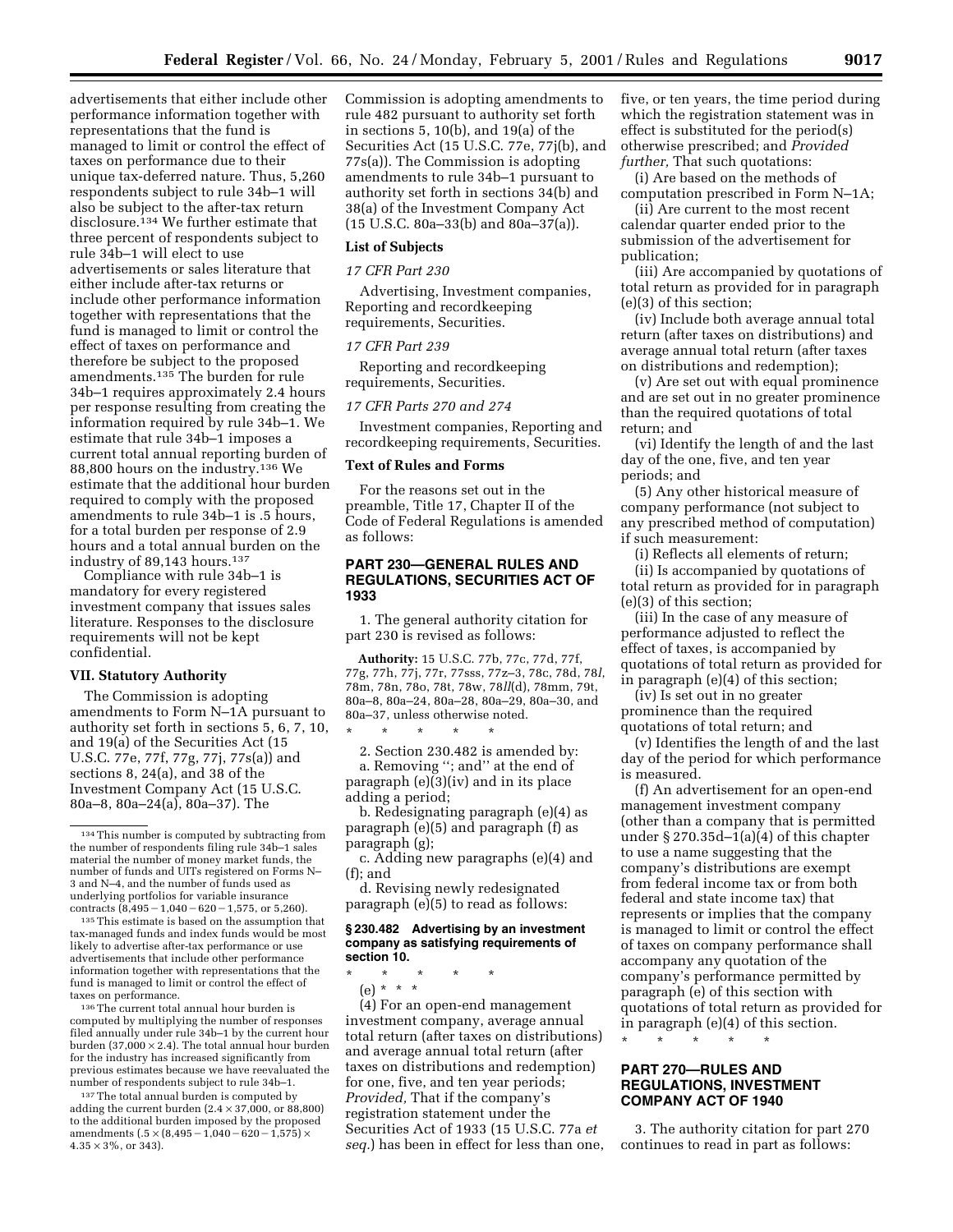**Authority:** 15 U.S.C. 80a–1 *et seq.*, 80a– 34(d), 80a–37, 80a–39, unless otherwise noted;

\* \* \* \* \*

4. Section 270.34b–1 is amended by:

a. Redesignating paragraphs  $(b)(1)(iii)(B)$  and  $(C)$  as paragraphs  $(b)(1)(iii)(D)$  and  $(E);$ 

b. Adding new paragraphs

 $(b)(1)(iii)(B)$  and  $(C)$ ; and

c. Revising paragraph (b)(3) before the note to read as follows:

#### **§ 270.34b–1 Sales literature deemed to be misleading.**

- \* \* \* \* \*
	- (b)(1) \* \* \*
	- (iii) \* \* \*

(B) Accompany any quotation of performance adjusted to reflect the effect of taxes (not including a quotation of tax equivalent yield or other similar quotation purporting to demonstrate the tax equivalent yield earned or distributions made by the company) with the quotations of total return specified by paragraph (e)(4) of § 230.482 of this chapter;

(C) If the sales literature (other than sales literature for a company that is permitted under § 270.35d–1(a)(4) to use a name suggesting that the company's distributions are exempt from federal income tax or from both federal and state income tax) represents or implies that the company is managed to limit or control the effect of taxes on company performance, include the quotations of total return specified by paragraph (e)(4) of § 230.482 of this chapter;

\* \* \* \* \*

(3) The requirements specified in paragraph (b)(1) of this section shall not apply to any quarterly, semi-annual, or annual report to shareholders under Section 30 of the Act (15 U.S.C. 80a–29) containing performance data for a period commencing no earlier than the first day of the period covered by the report; nor shall the requirements of paragraphs  $(e)(3)(ii)$ ,  $(e)(4)(ii)$ , and  $(g)$  of § 230.482 of this chapter apply to any such periodic report containing any other performance data.

\* \* \* \* \*

# **PART 239—FORMS PRESCRIBED UNDER THE SECURITIES ACT OF 1933**

5. The authority citation for part 239 continues to read, in part, as follows:

**Authority:** 15 U.S.C. 77f, 77g, 77h, 77j, 77s, 77z–2, 77sss, 78c, 78*l*, 78m, 78n, 78o(d), 78u–5, 78w(a), 78*ll*(d), 79e, 79f, 79g, 79j, 79*l*, 79m, 79n, 79q, 79t, 80a–8, 80a–24, 80a–29, 80a–30 and 80a–37, unless otherwise noted.

\* \* \* \* \*

# **PART 274—FORMS PRESCRIBED UNDER THE INVESTMENT COMPANY ACT OF 1940**

6. The authority citation for part 274 continues to read as follows:

**Authority:** 15 U.S.C. 77f, 77g, 77h, 77j, 77s, 78c(b), 78*l*, 78m, 78n, 78o(d), 80a–8, 80a–24, and 80a–29, unless otherwise noted.

**Note:** The text of Form N–1A does not and these amendments will not appear in the *Code of Federal Regulations.*

7. General Instruction C to Form N– 1A (referenced in §§ 239.15A and 274.11A) is amended by adding paragraphs 3.(d)(iii) and (iv) to read as follows:

# **Form N–1A**

\* \* \* \* \*

# **General Instructions**

\* \* \* \* \*

**C. Preparation of the Registration Statement**

#### \* \* \* \* \*

#### **3. Additional Matters**

\* \* \* \* \* (d) \* \* \*

(iii) A Fund may omit the information required by Items  $2(c)(2)(iii)(B)$  and  $(C)$ and 2(c)(2)(iv) if the Fund's prospectus will be used exclusively to offer Fund shares as investment options for one or more of the following:

(A) a defined contribution plan that meets the requirements for qualification under section 401(k) of the Internal Revenue Code (26 U.S.C. 401(k)), a taxdeferred arrangement under section 403(b) or 457 of the Internal Revenue Code (26 U.S.C. 403(b) or 457), a variable contract as defined in section 817(d) of the Internal Revenue Code (26 U.S.C. 817(d)), or a similar plan or arrangement pursuant to which an investor is not taxed on his or her investment in the Fund until the investment is sold; or

(B) persons that are not subject to the federal income tax imposed under section 1 of the Internal Revenue Code (26 U.S.C. 1), or any successor to that section.

(iv) A Fund that omits information under Instruction (d)(iii) may alter the legend required on the back cover page by Item 1(b)(1) to state, as applicable, that the prospectus is intended for use in connection with a defined contribution plan, tax-deferred arrangement, variable contract, or similar plan or arrangement, or persons described in Instruction (d)(iii)(B).

\* \* \* \* \*

8. Item 2 of Form N–1A (referenced in §§ 239.15A and 274.11A) is amended by:

a. Revising paragraphs (c)(2)(i) and  $(c)(2)(iii);$ 

- b. Adding paragraph (c)(2)(iv); c. Revising paragraph (a) of
- Instruction 2;

d. Adding paragraph (e) to Instruction 2; and

e. Revising paragraph (c) of Instruction 3 to read as follows:

#### **Form N–1A**

\* \* \* \* \*

**Item 2. Risk/Return Summary: Investments, Risks, and Performance**

- \* \* \* \* \*
	- (c) \* \* \*  $(2)^*$  \* \* \*
	-

(i) Include the bar chart and table required by paragraphs (c)(2)(ii) and (iii) of this section. Provide a brief explanation of how the information illustrates the variability of the Fund's returns (*e.g.,* by stating that the information provides some indication of the risks of investing in the Fund by showing changes in the Fund's performance from year to year and by showing how the Fund's average annual returns for 1, 5, and 10 years compare with those of a broad measure of market performance). Provide a statement to the effect that the Fund's past performance (before and after taxes) is not necessarily an indication of how the Fund will perform in the future. \* \* \* \* \*

(iii) If the Fund has annual returns for at least one calendar year, provide a table showing the Fund's (A) average annual total return; (B) average annual total return (after taxes on distributions); and (C) average annual total return (after taxes on distributions and redemption). A Money Market Fund should show only the returns described in clause (A) of the preceding sentence. All returns should be shown for 1-, 5-, and 10 calendar year periods ending on the date of the most recently completed calendar year (or for the life of the Fund, if shorter), but only for periods subsequent to the effective date of the Fund's registration statement. The table also should show the returns of an appropriate broad-based securities market index as defined in Instruction 5 to Item 5(b) for the same periods. A Fund that has been in existence for more than 10 years also may include returns for the life of the Fund. A Money Market Fund may provide the Fund's 7-day yield ending on the date of the most recent calendar year or disclose a toll-free (or collect) telephone number that investors can use to obtain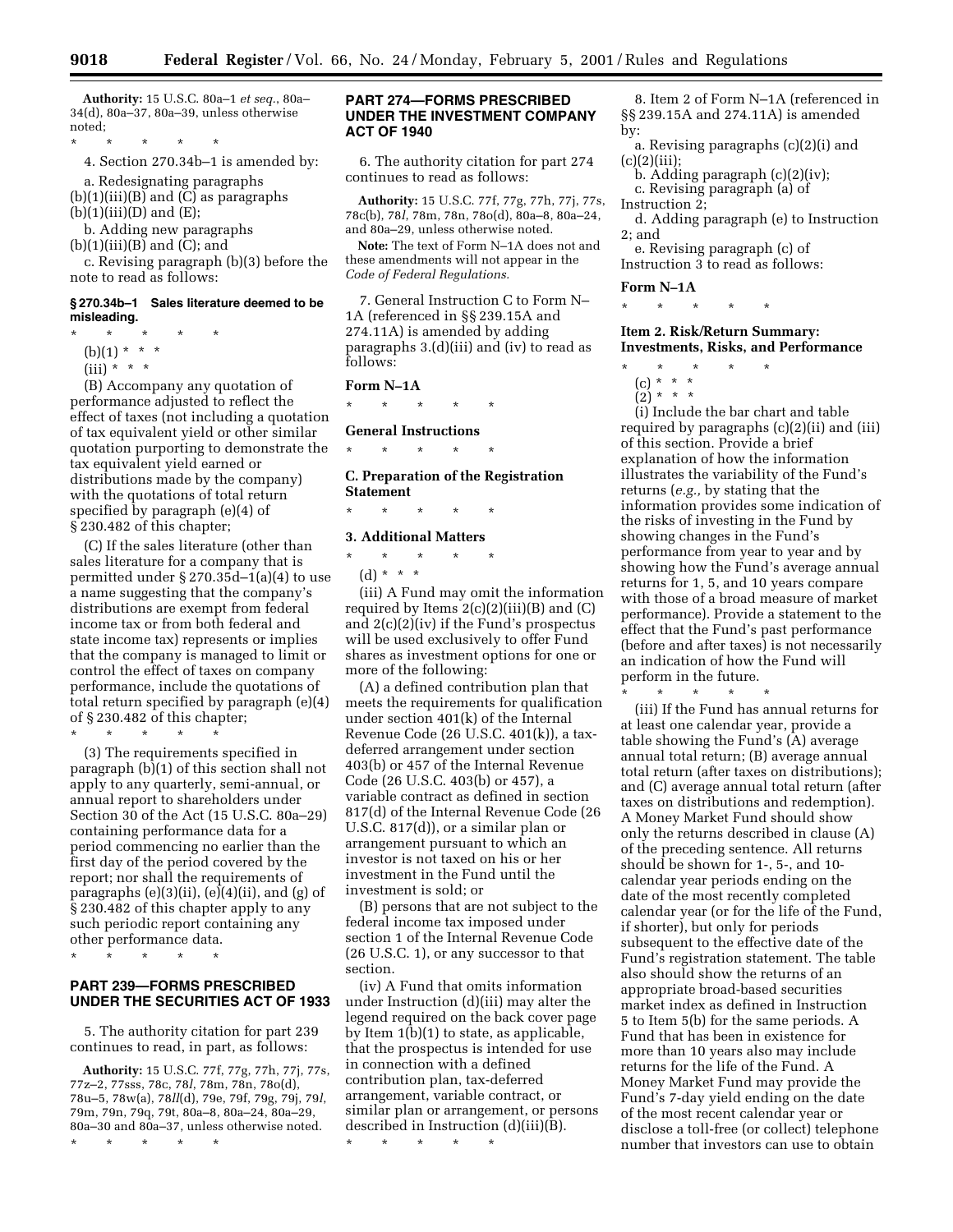the Fund's current 7-day yield. For a Fund (other than a Money Market Fund

or a Fund described in General Instruction C.3.(d)(iii)), provide the information in the following table with the specified captions:

AVERAGE ANNUAL TOTAL RETURNS

| [For the periods ended December 31,———] |              |                              |                                 |  |
|-----------------------------------------|--------------|------------------------------|---------------------------------|--|
|                                         | vear         | 5 years<br>for life of fundl | 10 <sub>ve</sub><br>[or life of |  |
|                                         | 111%<br>!11% | 111%<br>111%                 | 111%<br>111%                    |  |

| (iv) Adjacent to the table required by  |
|-----------------------------------------|
| paragraph 2(c)(2)(iii), provide a brief |
| explanation that:                       |

(A) After-tax returns are calculated using the historical highest individual federal marginal income tax rates and do not reflect the impact of state and local taxes;

(B) Actual after-tax returns depend on an investor's tax situation and may differ from those shown, and after-tax returns shown are not relevant to investors who hold their Fund shares through tax-deferred arrangements, such as 401(k) plans or individual retirement accounts;

(C) If the Fund is a Multiple Class Fund that offers more than one Class in the prospectus, after-tax returns are shown for only one Class and after-tax returns for other Classes will vary; and

(D) If average annual total return (after taxes on distributions and redemption) is higher than average annual total return, the reason for this result may be explained.

- *Instructions.*
- \* \* \* \* \* 2. *Table.*

(a) Calculate a Money Market Fund's 7-day yield under Item 21(a); the Fund's average annual total return under Item 21(b)(1); and the Fund's average annual total return (after taxes on distributions) and average annual total return (after taxes on distributions and redemption) under Items 21(b)(2) and (3), respectively.

\* \* \* \* \*

(e) Returns required by paragraphs  $2(c)(2)(iii)(A), (B)$ , and  $(C)$  for a Fund or Series must be adjacent to one another and appear in that order. When more than one Fund or Series is offered in the prospectus, do not intersperse returns of one Fund or Series with returns of another Fund or Series. The returns for a broad-based securities market index, as required by paragraph 2(c)(2)(iii), must precede or follow all of the returns for a Fund or Series rather than be interspersed with the returns of the Fund or Series.

\* \* \* \* \*

# 3. *Multiple Class Funds.*

Return After Taxes on Distributions and Sale of Fund Shares .............. lll% lll% lll% Index (reflects no deduction for [fees, expenses, or taxes]) ................... lll% lll% lll%

\* \* \* \* \*

(c) When a Multiple Class Fund offers more than one Class in the prospectus:

(i) Provide the returns required by paragraph 2(c)(2)(iii)(A) of this Item for each Class offered in the prospectus;

(ii) Provide the returns required by paragraphs  $2(c)(2)(iii)(B)$  and  $(C)$  of this Item for only one of those Classes. The Fund may select the Class for which it provides the returns required by paragraphs  $2(c)(2)(iii)(B)$  and  $(C)$  of this Item, provided that the Fund:

(A) Selects a Class that has been offered for use as an investment option for accounts other than those described in General Instruction C.3.(d)(iii)(A);

(B) Selects a Class described in paragraph (c)(ii)(A) of this instruction with 10 or more years of annual returns if other Classes described in paragraph (c)(ii)(A) of this instruction have fewer than 10 years of annual returns;

(C) Selects the Class described in paragraph (c)(ii)(A) of this instruction with the longest period of annual returns if the Classes described in paragraph (c)(ii)(A) of this instruction all have fewer than 10 years of returns; and

(D) If the Fund provides the returns required by paragraphs  $2(c)(2)(iii)(B)$ and (C) of this Item for a Class that is different from the Class selected for the most immediately preceding period, explain in a footnote to the table the reasons for the selection of a different Class;

(iii) The returns required by paragraphs 2(c)(2)(iii)(A), (B), and (C) of this Item for the Class described in paragraph (c)(ii) of this instruction should be adjacent and should not be interspersed with the returns of other Classes; and

(iv) All returns shown should be identified by Class.

\* \* \* \* \*

9. Item 5 of Form N–1A (referenced in §§ 239.15A and 274.11A) is amended by revising paragraph (b)(2) to read as follows:

#### **Form N–1A**

\* \* \* \* \*

#### **Item 5. Management's Discussion of Fund Performance**

- \* \* \* \* \*
	- $(b)(1) * * * *$

(2) In a table placed within or next to the graph, provide the Fund's average annual total returns for the 1-, 5-, and 10-year periods as of the end of the last day of the most recent fiscal year (or for the life of the Fund, if shorter), but only for periods subsequent to the effective date of the Fund's registration statement. Average annual total returns should be computed in accordance with Item 21(b)(1). Include a statement accompanying the graph and table to the effect that past performance does not predict future performance and that the graph and table do not reflect the deduction of taxes that a shareholder would pay on fund distributions or the redemption of fund shares.

\* \* \* \* \* 10. Item 21 of Form N–1A (referenced in §§ 239.15A and 274.11A) is amended by:

a. Revising the phrase  $"$ (b)(1)–(4)" to read  $'(b)(1)$ – $(6)$ " in the introductory text of paragraph (b);

b. Redesignating paragraphs (b)(2), (3), (4), and (5) as paragraphs (b)(4), (5), (6), and (7), respectively;

c. Adding new paragraphs (b)(2) and (b)(3); and

d. Revising paragraph (b)(1) to read as follows:

#### **Form N–1A**

# **Item 21. Calculation of Performance Data**

\* \* \* \* \* (b) \* \* \*

\* \* \* \* \*

(1) *Average Annual Total Return Quotation.* For the 1-, 5-, and 10-year periods ended on the date of the most recent balance sheet included in the registration statement (or for the periods the Fund has been in operation), calculate the Fund's average annual

10 years [or life of fund]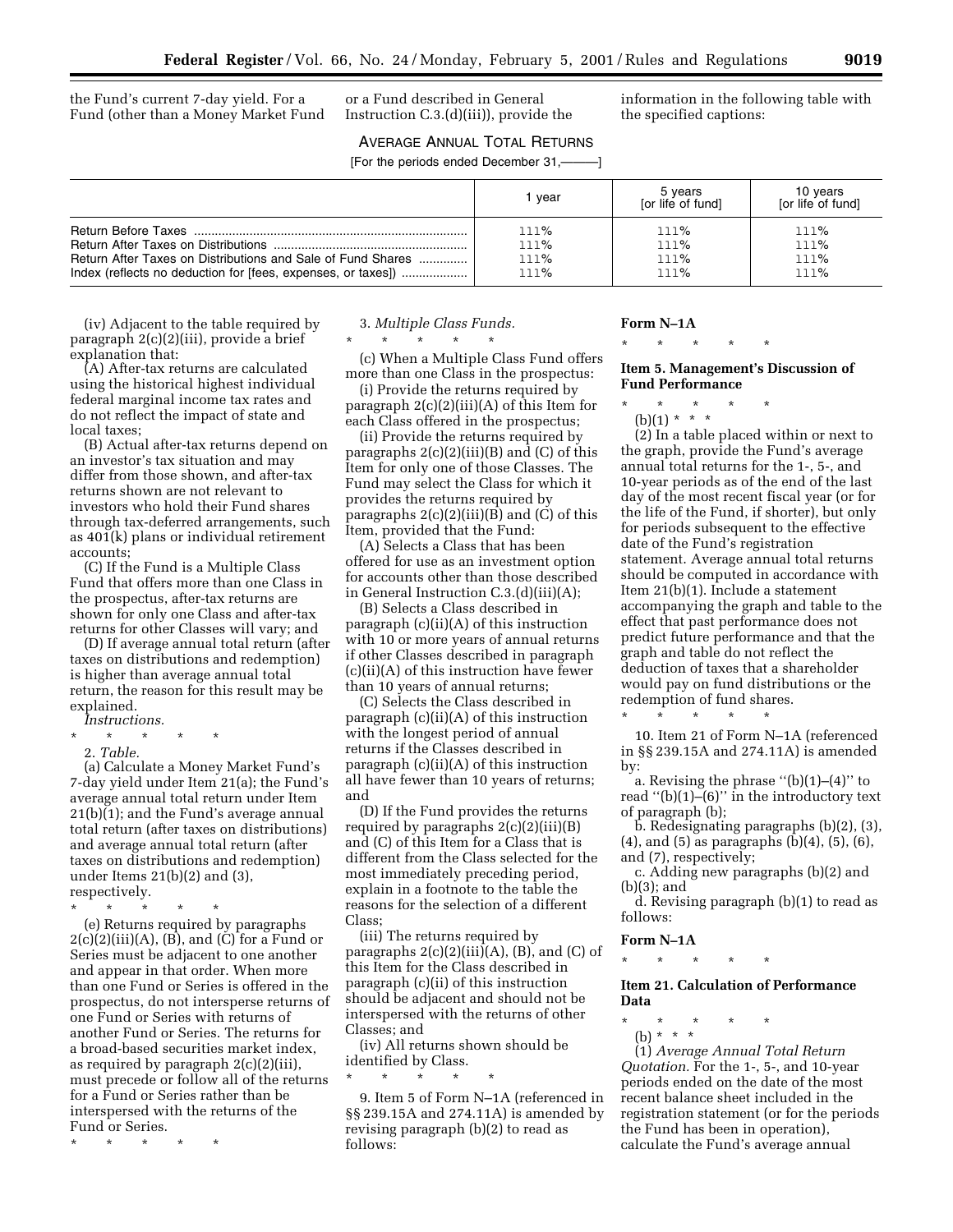total return by finding the average annual compounded rates of return over the 1-, 5-, and 10-year periods (or for the periods of the Fund's operations) that would equate the initial amount invested to the ending redeemable value, according to the following formula:  $P(1+T)^n=ERV$ 

Where:

P=a hypothetical initial payment of \$1,000. T=average annual total return. n=number of years.

ERV=ending redeemable value of a hypothetical \$1,000 payment made at the beginning of the 1-, 5-, or 10-year periods at the end of the 1-, 5-, or 10-year periods (or fractional portion).

*Instructions.* 1. Assume the maximum sales load (or other charges deducted from payments) is deducted from the initial \$1,000 payment.

2. Assume all distributions by the Fund are reinvested at the price stated in the prospectus (including any sales load imposed upon reinvestment of dividends) on the reinvestment dates during the period.

3. Include all recurring fees that are charged to all shareholder accounts. For any account fees that vary with the size of the account, assume an account size equal to the Fund's mean (or median) account size. Reflect, as appropriate, any recurring fees charged to shareholder accounts that are paid other than by redemption of the Fund's shares.

4. Determine the ending redeemable value by assuming a complete redemption at the end of the 1-, 5-, or 10-year periods and the deduction of all nonrecurring charges deducted at the end of each period. If shareholders are assessed a deferred sales load, assume the maximum deferred sales load is deducted at the times, in the amounts, and under the terms disclosed in the prospectus.

5. State the average annual total return quotation to the nearest hundredth of one percent.

6. Total return information in the prospectus need only be current to the end of the Fund's most recent fiscal year.

(2) *Average Annual Total Return (After Taxes on Distributions) Quotation.* For the 1-, 5-, and 10-year periods ended on the date of the most recent balance sheet included in the registration statement (or for the periods the Fund has been in operation), calculate the Fund's average annual total return (after taxes on distributions) by finding the average annual compounded rates of return over the 1, 5-, and 10-year periods (or for the periods of the Fund's operations) that would equate the initial amount invested to the ending value, according to the following formula:

 $P(1+T)<sup>n</sup>=ATV<sub>D</sub>$ 

Where:

P=a hypothetical initial payment of \$1,000. T=average annual total return (after taxes on distributions).

n=number of years.

 $ATV<sub>D</sub>=$ ending value of a hypothetical \$1,000 payment made at the beginning of the 1- , 5-, or 10-year periods at the end of the 1-, 5-, or 10-year periods (or fractional portion), after taxes on fund distributions but not after taxes on redemption.

*Instructions.* 1. Assume the maximum sales load (or other charges deducted from payments) is deducted from the initial \$1,000 payment.

2. Assume all distributions by the Fund, less the taxes due on such distributions, are reinvested at the price stated in the prospectus (including any sales load imposed upon reinvestment of dividends) on the reinvestment dates during the period.

3. Calculate the taxes due on any distributions by the Fund by applying the tax rates specified in Instruction 4 to each component of the distributions on the reinvestment date (*e.g.,* ordinary income, short-term capital gain, longterm capital gain). The taxable amount and tax character of each distribution should be as specified by the Fund on the dividend declaration date, but may be adjusted to reflect subsequent recharacterizations of distributions. Distributions should be adjusted to reflect the federal tax impact the distribution would have on an individual taxpayer on the reinvestment date. For example, assume no taxes are due on the portion of any distribution that would not result in federal income tax on an individual, *e.g.,* tax-exempt interest or non-taxable returns of capital. The effect of applicable tax credits, such as the foreign tax credit, should be taken into account in accordance with federal tax law.

4. Calculate the taxes due using the highest individual marginal federal income tax rates in effect on the reinvestment date. The rates used should correspond to the tax character of each component of the distributions (*e.g.,* ordinary income rate for ordinary income distributions, short-term capital gain rate for short-term capital gain distributions, long-term capital gain rate for long-term capital gain distributions). Note that the required tax rates may vary over the measurement period. Disregard any potential tax liabilities

other than federal tax liabilities (*e.g.,* state and local taxes); the effect of phaseouts of certain exemptions, deductions, and credits at various income levels; and the impact of the federal alternative minimum tax.

5. Include all recurring fees that are charged to all shareholder accounts. For any account fees that vary with the size of the account, assume an account size equal to the Fund's mean (or median) account size. Assume that no additional taxes or tax credits result from any redemption of shares required to pay such fees. Reflect, as appropriate, any recurring fees charged to shareholder accounts that are paid other than by redemption of the Fund's shares.

6. Determine the ending value by assuming a complete redemption at the end of the 1-, 5-, or 10-year periods and the deduction of all nonrecurring charges deducted at the end of each period. If shareholders are assessed a deferred sales load, assume the maximum deferred sales load is deducted at the times, in the amounts, and under the terms disclosed in the prospectus. Assume that the redemption has no tax consequences.

7. State the average annual total return (after taxes on distributions) quotation to the nearest hundredth of one percent.

(3) *Average Annual Total Return (After Taxes on Distributions and Redemption) Quotation.* For the 1-, 5-, and 10-year periods ended on the date of the most recent balance sheet included in the registration statement (or for the periods the Fund has been in operation), calculate the Fund's average annual total return (after taxes on distributions and redemption) by finding the average annual compounded rates of return over the 1-, 5-, and 10 year periods (or for the periods of the Fund's operations) that would equate the initial amount invested to the ending value, according to the following formula:

# $P(1+T)<sup>n</sup>=ATV<sub>DR</sub>$

#### Where:

P=a hypothetical initial payment of \$1,000. T=average annual total return (after taxes on

distributions and redemption).

n=number of years.

 $ATV<sub>DR</sub>=ending value of a hypothetical$ \$1,000 payment made at the beginning of the 1-, 5-, or 10-year periods at the end of the 1-, 5-, or 10-year periods (or fractional